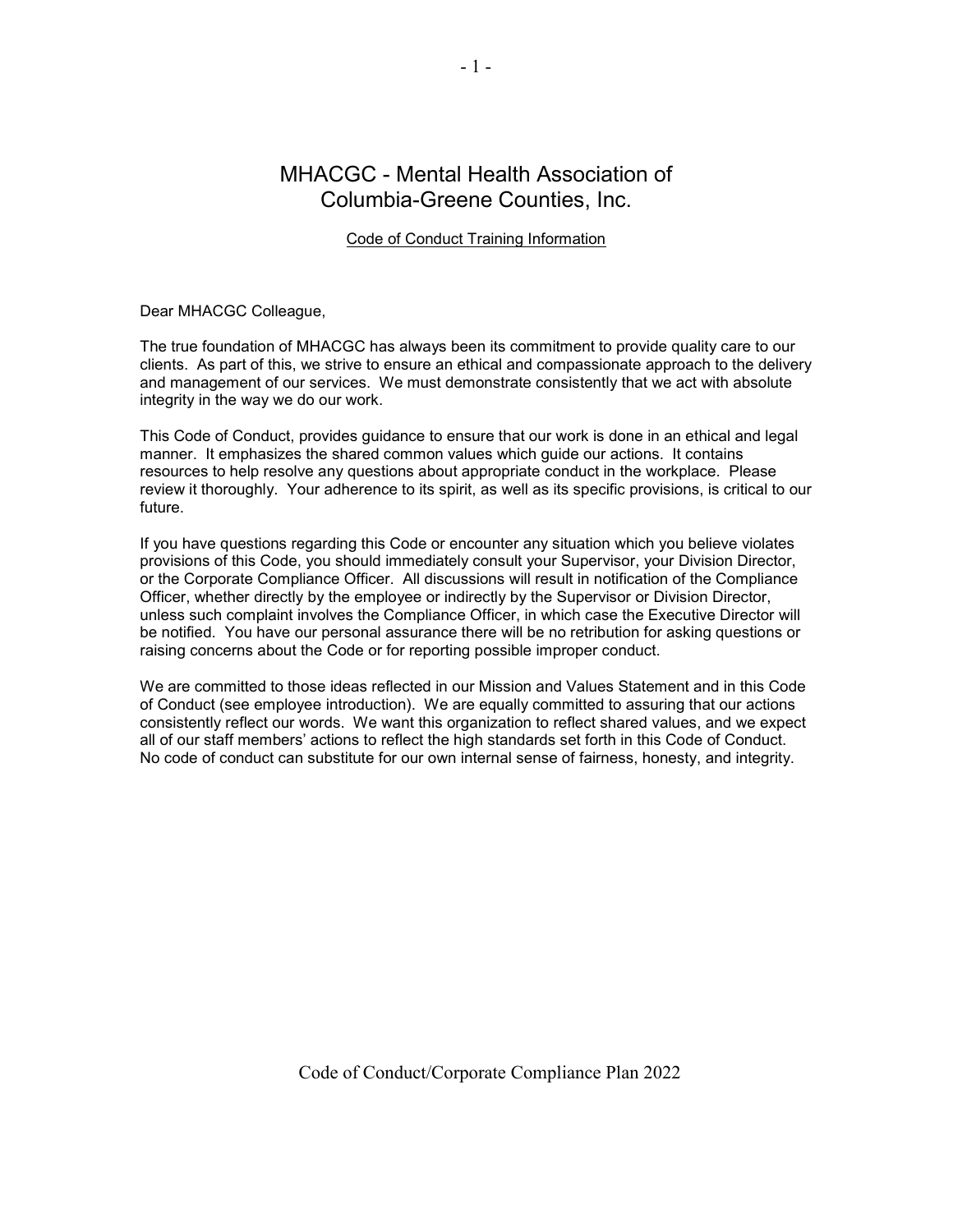Thus, if you encounter a situation or are considering a course of action which may be technically within the guidelines of the Code of Conduct, but you are worried that the contemplated action simply "does not feel right," please discuss the situation with any of the resources listed above. In closing, we trust you as a valuable member of our behavioral healthcare team. We ask you to assist us and all of our colleagues in this organization in supporting the values and principles which are critical to achieving our mission.

Sincerely,

David Rossetti Executive Director

Michael H. Gelfand Corporate Compliance Officer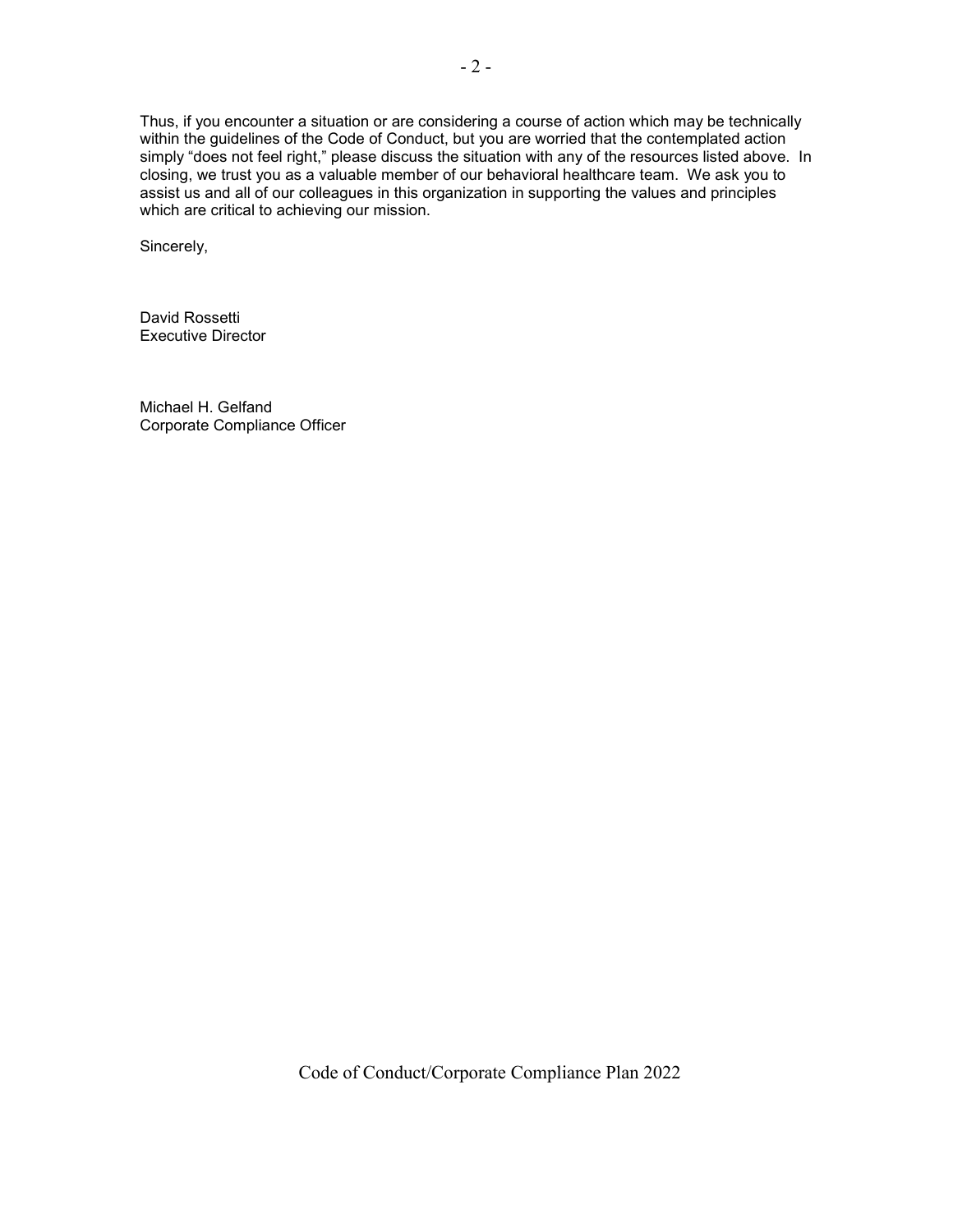# TABLE of CONTENTS

#### MISSION AND VALUES

#### PURPOSE OF OUR CODE OF CONDUCT

#### LEADERSHIP RESPONSIBILITIES

#### OUR FUNDAMENTAL COMMITMENT TO STAKEHOLDERS

### RELATIONSHIPS WITH OUR BEHAVIORAL HEALTH CARE PARTNERS

Participants Care and Rights Information - Participant Referral Sources Third Party Payors Coding and Billing for Services Cost Reports

#### REGULATORY COMPLIANCE

#### BUSINESS INFORMATION AND INFORMATION SYSTEMS Accuracy, Retention and Disposal of Documents and Records Electronic Media Financial Reporting and Records

#### WORKPLACE CONDUCT AND EMPLOYMENT PRACTICES

Conflict of Interest Controlled Substances Diversity and Equal Employment Opportunity Harassment and Workplace Violence Health and Safety License and Certification Renewals Personal Use of MHACGC Resources Relationships Among MHACGC Employees Relationships with Subcontractors and Suppliers Research Substance Abuse and Mental Acuity

#### MARKETING PRACTICES

### ENVIRONMENTAL COMPLIANCE

### POLITICAL ACTIVITIES AND CONTRIBUTIONS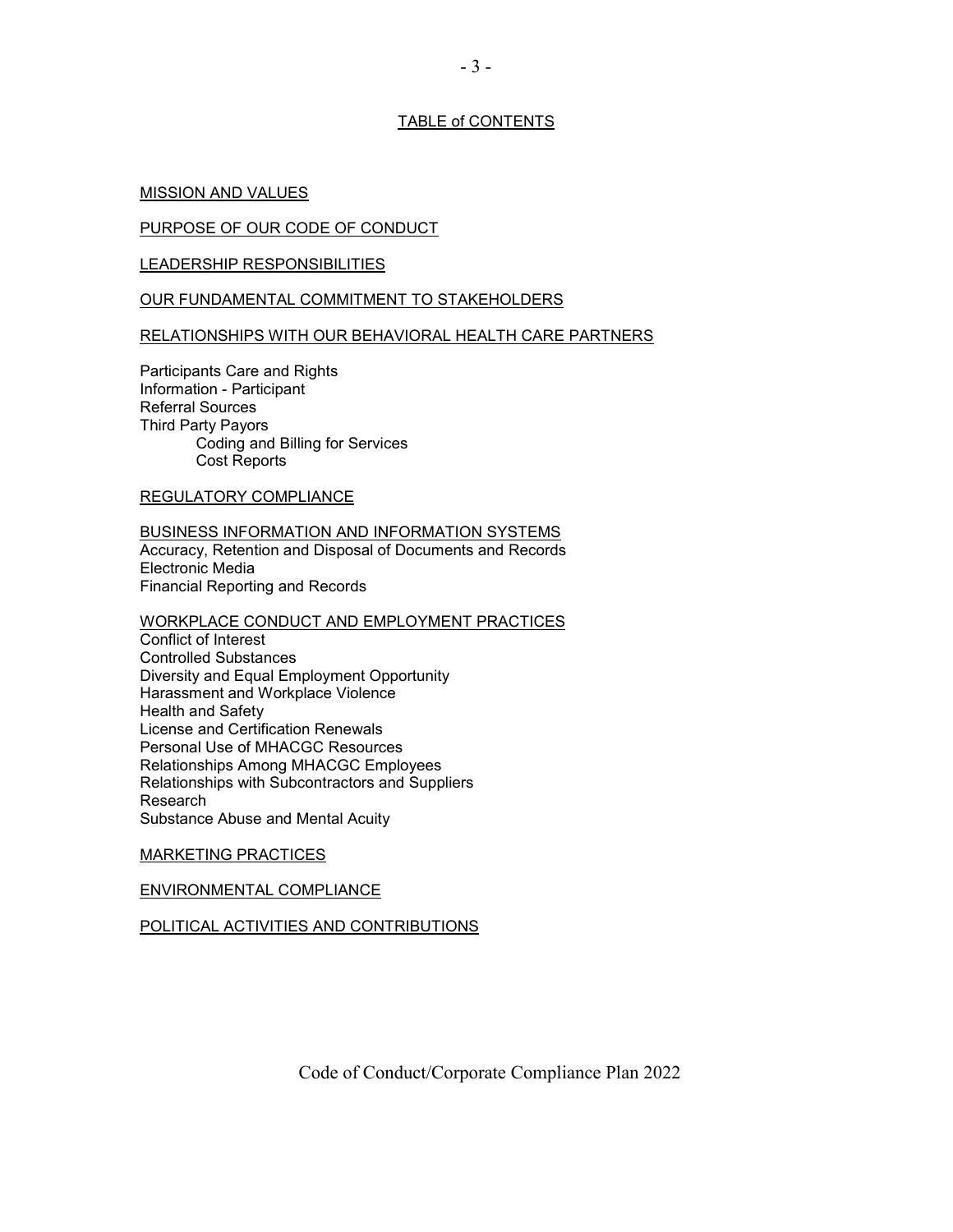### THE CORPORATE ETHICS AND COMPLIANCE PROGRAM

Program Structure Resources for Guidance and Reporting of Violations Personal Obligation to Report Internal Investigation of Violations Corrective Action Discipline Internal Audit and Other Monitoring Acknowledgment Process

#### THE CORPORATE COMPLIANCE PLAN

#### ACKNOWLEDGMENT

(All references to "MHACGC" or the "organization" in this Code of Conduct refer to MHACGC - Mental Health Association of Columbia-Greene Counties, Inc..)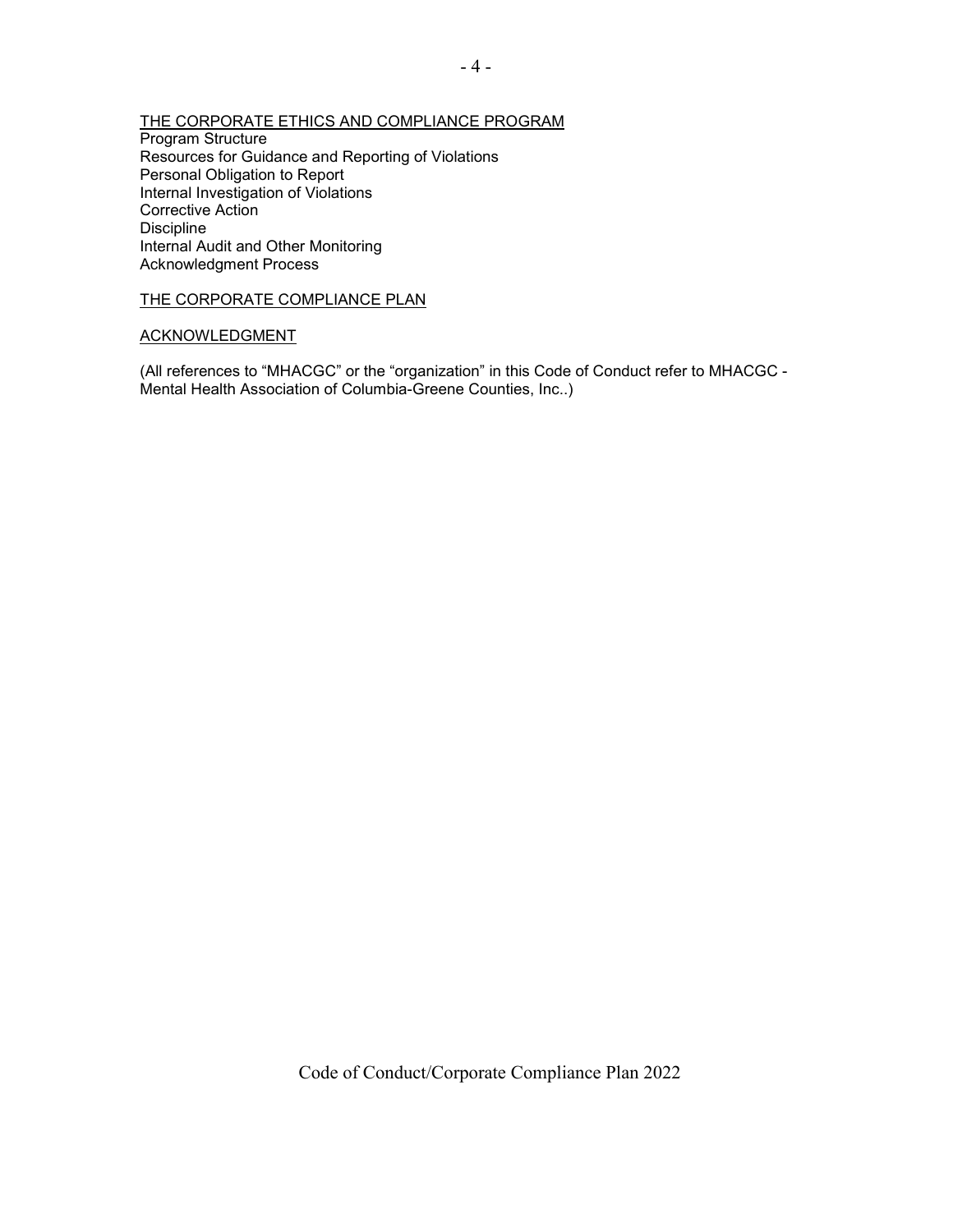# **MHACGC Mission and Vision Statement**

Our Mission is to provide education and advocacy and to create opportunities that enhance the mental health and well-being of individuals, families, and communities.

Our vision is to be a community leader in education, prevention, rehabilitation and recovery, and ensure inclusion and fair treatment of people with mental illness.

We are committed to providing quality, relevant, and accessible services to children, families, and adults who are affected by emotional trauma and mental illness. We believe that those we serve all have potential and deserve our respect. We believe that those we work with have the ability, to varying degrees, to recover, and that it is our job to help them with this process. We are here to assist people in the process of change, not to "change them". We believe that society in general is better off when it is able to embrace and accept people with disabilities. This is why we provide community education and legislative advocacy. This is also why we use 'people first language' (e.g. "people with mental illness" not "the mentally ill"). This philosophy is key to our work and it is important that all staff work with this in mind.

### **Purpose of Our Code of Conduct**

Our Code of Conduct provides guidance to all MHACGC staff members and assists us in carrying out our daily activities within appropriate ethical and legal standards. These obligations apply to our relationships with participants, other community service providers, affiliated physicians, thirdparty Payors, independent contractors, vendors, consultants, and one another.

The Code is a critical component of our overall Ethics and Compliance Program. We have developed the Code to ensure that we meet our ethical standards and comply with applicable laws, regulations, and policies as appropriate. The policies set forth in this Code are mandatory and must be followed.

### **Leadership Responsibilities**

While all MHACGC staff are obligated to follow our Code, we expect our leaders to set the example, to be in every respect a model. They must ensure that staff have sufficient information to comply with law, regulation, and policy; as well as the resources to resolve ethical dilemmas. They must help to create a culture within MHACGC which promotes the highest standards of ethics and compliance. This culture must encourage everyone in the organization to identify and raise concerns when they arise.

#### **Our Fundamental Commitment to Stakeholders**

We affirm the following commitments to MHACGC stakeholders:

**To our participants***:* We are committed to providing quality, relevant and accessible services.

**To our MHACGC employees and sub-contractors:** We are committed to a work setting which treats all employees, volunteers and sub-contractors with fairness, dignity, and respect, and affords them an opportunity to grow, to develop professionally, and to work in a team environment in which all ideas are considered.

 Code of Conduct/Corporate Compliance Plan 2022 **To our third-party Payors:** We are committed to dealing with our third-party Payors in a way that demonstrates our commitment to contractual obligations and reflects our shared concern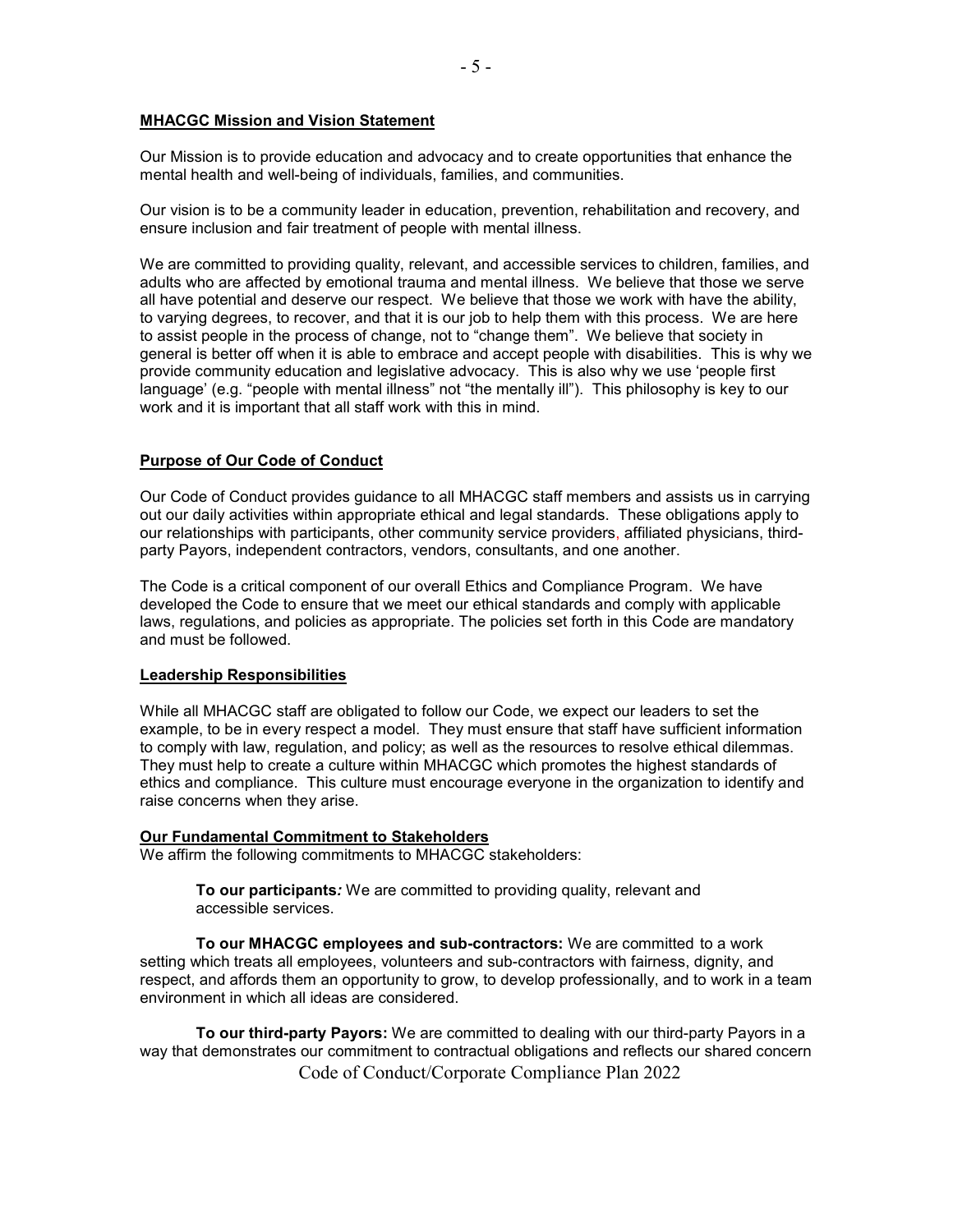for quality behavioral healthcare and bringing efficiency and cost effectiveness to healthcare. We encourage our private third-party Payors to adopt their own set of comparable ethical principles to explicitly recognize their obligations to participants as well as the need for fairness in dealing with providers.

**To our regulators:** We are committed to an environment in which compliance with rules, regulations, and sound business practices is woven into the corporate culture. We accept the responsibility to aggressively self-govern and monitor adherence to the requirements of law and to our Code of Conduct.

**To the communities we serve:** We are committed to understanding the particular needs of the communities we serve and providing these communities quality, cost-effective behavioral healthcare. We realize as an organization that we have a responsibility to help those in need.

**To our volunteers***:* The concept of voluntary assistance to the needs of participants and their families is an integral part of the fabric of behavioral healthcare. We are committed to ensuring that our volunteers feel a sense of meaningfulness from their volunteer work and receive recognition for their volunteer efforts.

### **Relationships with Our Behavioral Healthcare Partners**

#### *Participant Care and Rights*

Our mission is to provide quality services to all of our participants. We treat all people with respect and dignity and provide care that is both necessary and appropriate. We make no distinction in the admission, transfer or discharge of individuals or in the care we provide based on race, gender, color, religion, sexual orientation, or national origin. The provision of services is based on identified behavioral healthcare needs.

Upon admission to treatment programs, each participant is provided with a written statement of Consumer Rights. This statement includes the rights of the individual to make decisions regarding mental health care and conforms to all applicable state and Federal laws regarding his or her mental health treatment.

We assure participants' involvement in all aspects of their care and obtain informed consent for treatment. As applicable, each participant or their representative is provided with a clear explanation of care, which may include diagnosis, treatment plan, right to refuse or accept care, care decision dilemmas, advance directive options, estimates of treatment costs, and an explanation of the risks and benefits associated with available treatment options where applicable. Individuals have the right to request transfers to other facilities/providers. In such cases, the person will be given an explanation of the benefits, risks, and alternatives.

Participants and their representatives will be accorded appropriate confidentiality, privacy, security and protective services, and an opportunity for resolution of complaints.

Participants are treated in a manner that preserves their dignity, autonomy, self-esteem, civil rights, and involvement in their own care. MHACGC staff will receive training about Consumer Rights in order to clearly understand their role in supporting them.

Compassion and care are part of our commitment to the communities we serve. We strive to provide mental health education, and the awareness of mental health issues, as part of our efforts to improve the quality of life of our participants and our communities.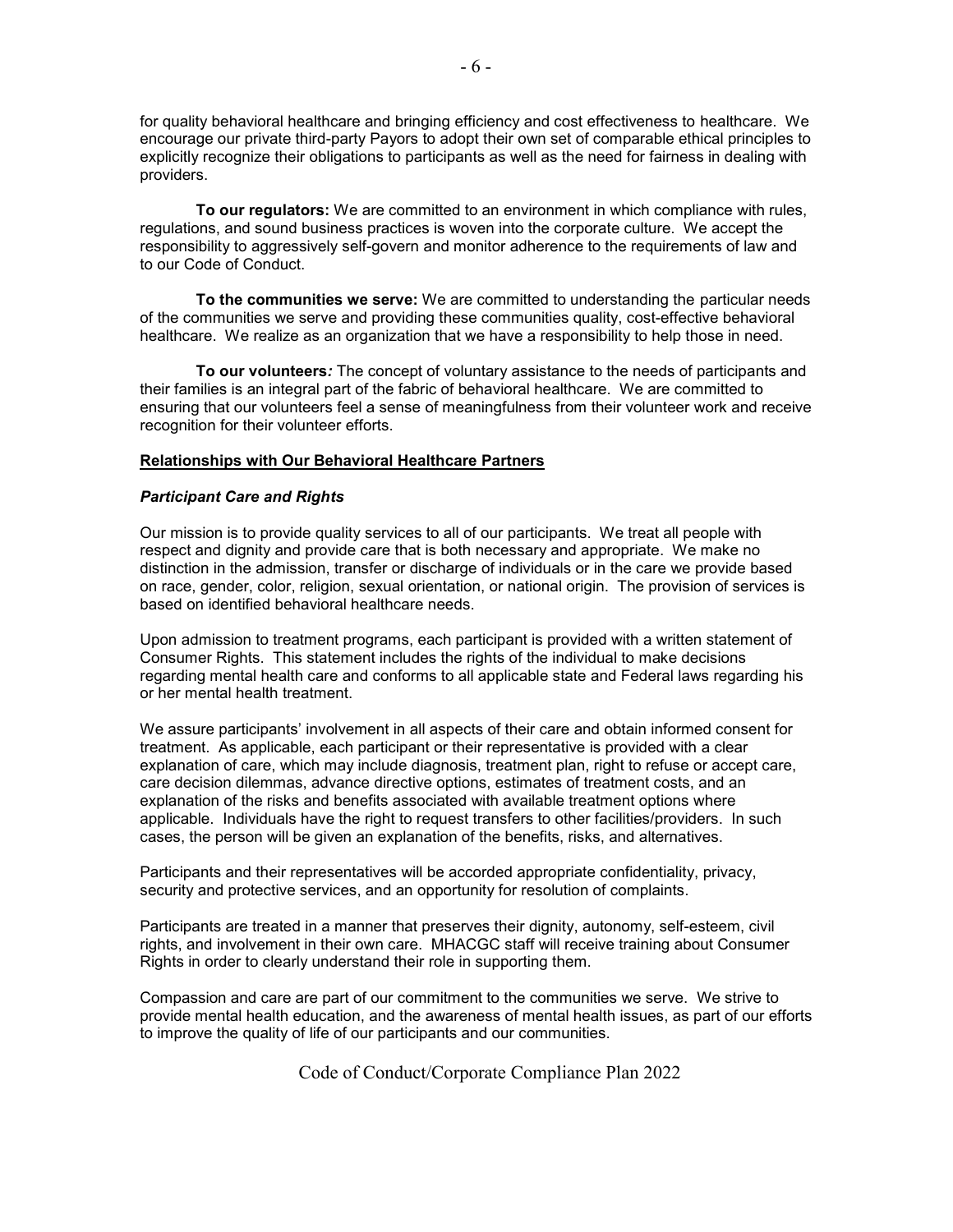# *Participant Information*

We collect information about the participants' psychiatric condition, history, medication, and family health to provide the best possible care. We realize the sensitive nature of this information and are committed to maintaining its confidentiality. We protect information as required under the Health Insurance Portability Act of 1996 (HIPAA) and it's related regulations and New York State Law and Regulations. For more information on how we use and disclose protected information, see our Notice of Privacy Practices.

MHACGC colleagues must never disclose confidential information that violates the privacy rights of our participants. No MHACGC staff, affiliated physician, or other care provider shall have access to any participant information other than that necessary to perform his or her job.

Participants can expect that their privacy will be protected and that participant specific information will be released only to persons authorized by law or pursuant to the participant's written consent. In an emergency situation, when requested by an institution or physician treating the individual, consent is not required, but the name of the institution and the person requesting the information must be verified.Instances such as these will be documented in the participant's program chart.

### **Referral Sources**

We do not accept or provide payments for referrals. No MHACGC staff or any other person acting on behalf of the organization is permitted to solicit or receive anything of value, directly or indirectly, in exchange for the referral of individual's to our programs. Similarly, when making referrals to another provider, we do not take into account the volume or value of referrals that the provider has made (or may make) to us.

### **Third-Party Payors**

### *Coding and Billing for Services*

We will take great care to assure that all billings to government and to private insurance Payors reflect truth and accuracy and conform to all pertinent Federal and State laws and regulations. We prohibit any agent of MHACGC from knowingly or recklessly presenting or causing to be presented claims for payment or approval which are false, fictitious*,* or fraudulent.

We will operate oversight systems designed to verify that claims are submitted only for services actually provided and that services are billed as provided. These systems will emphasize the critical nature of complete and accurate documentation of services provided. As part of our documentation effort, we will maintain current and accurate records, as prescribed by law or regulations.

Any subcontractors engaged to perform billing or coding services must have the necessary skills, quality assurance processes, systems, and appropriate procedures to ensure that all billings for government and commercial insurance programs are accurate and complete. MHACGC prefers to contract with such entities that have adopted their own ethics and compliance programs. Third-party billing entities, contractors, and preferred vendors must be approved consistent with the corporate policy on this subject.

# *Cost Reports*

Our business involves reimbursement under government programs which require the submission of certain reports of our costs of operation. We will comply with Federal and State laws relating to all cost reports. These laws and regulations define what costs are allowable and outline the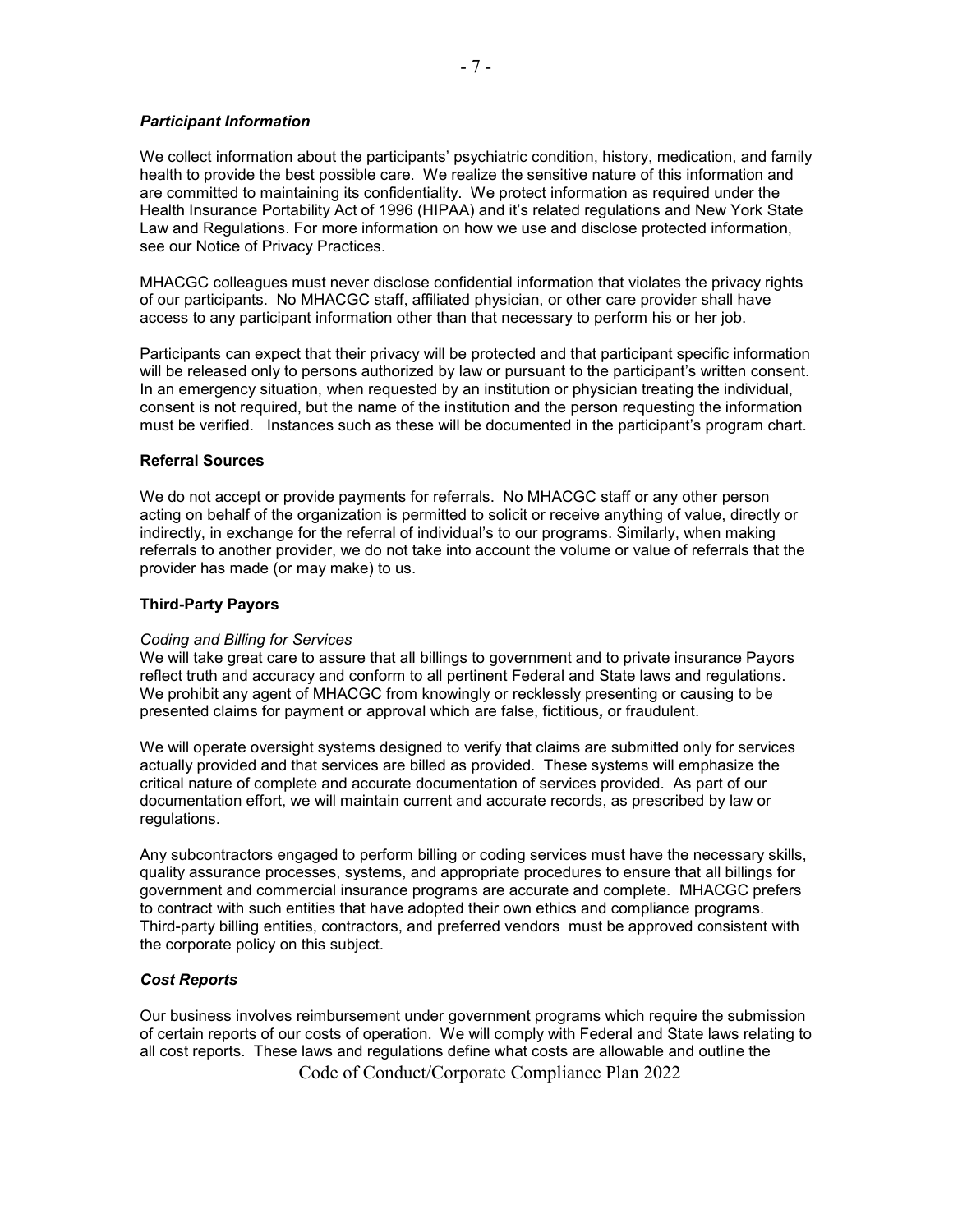appropriate methodologies to claim reimbursement for the cost of services provided to program participants. Given their complexity, all issues related to the completion and settlement of cost reports must be communicated through or coordinated with our Fiscal Department.

# **Regulatory Compliance**

These services generally may be provided only pursuant to appropriate Federal, state, and local laws and regulations. Such laws and regulations may include subjects such as certificates of need, licenses, accreditation, access to treatment, consent to treatment, record-keeping, access to records and confidentiality, Consumer Rights, and Medicaid regulations. The organization is subject to numerous other laws in addition to these regulations.

In order to ensure that we fully meet all regulatory obligations, MHACGC staff must be informed about stated areas of potential compliance concern. The Department of Health and Human Services, and particularly its Inspector General, as well as New York's Office of the Medicaid Inspector General have routinely notified healthcare providers of areas in which these government representatives believe that insufficient attention is being accorded to government regulations. We should be diligent in the face of such guidance about reviewing these elements of our system to ensure their correctness.

MHACGC will provide its staff with the information and education they need to comply fully with all applicable laws and regulations.

We will comply with applicable laws and regulations. All staff members, must be knowledgeable about and ensure compliance with all laws and regulations; and should immediately report violations or suspected violations to a Supervisor, Division Director or the Compliance Officer.

MHACGC will be forthright in dealing with any billing inquiries. Requests for information will be answered with complete, factual, and accurate information. We will cooperate with, and be courteous to, all government inspectors and provide them with the information to which they are entitled during an inspection. Staff should contact his or her supervisor and the Compliance Officer if an inspector comes to the facility or inquires by telephone. Documents or charts should only be released with appropriate management approval.

During a government inspection, staff must never conceal, destroy, or alter any documents, lie, or make misleading statements to the government representative. There should not be an attempt to cause another colleague to fail to provide accurate information or obstruct, mislead, or delay the communication of information or records relating to a possible violation of law. Staff should contact management and the Compliance Officer in these situations.

### **Business Information and Information Systems**

### *Accuracy, Retention, and Disposal of Documents and Records*

All MHACGC staff are responsible for the integrity and accuracy of our organization's documents and records, not only to comply with regulatory and legal requirements but also to ensure that records are available to defend our business practices and actions. No one may alter or falsify information on any record or document.

 Code of Conduct/Corporate Compliance Plan 2022 Medical and business documents and records are retained in accordance with the law and our record retention policy. Case records and business documents include paper documents such as letters and memos, computer-based information such as e-mail or computer files on disk, CD or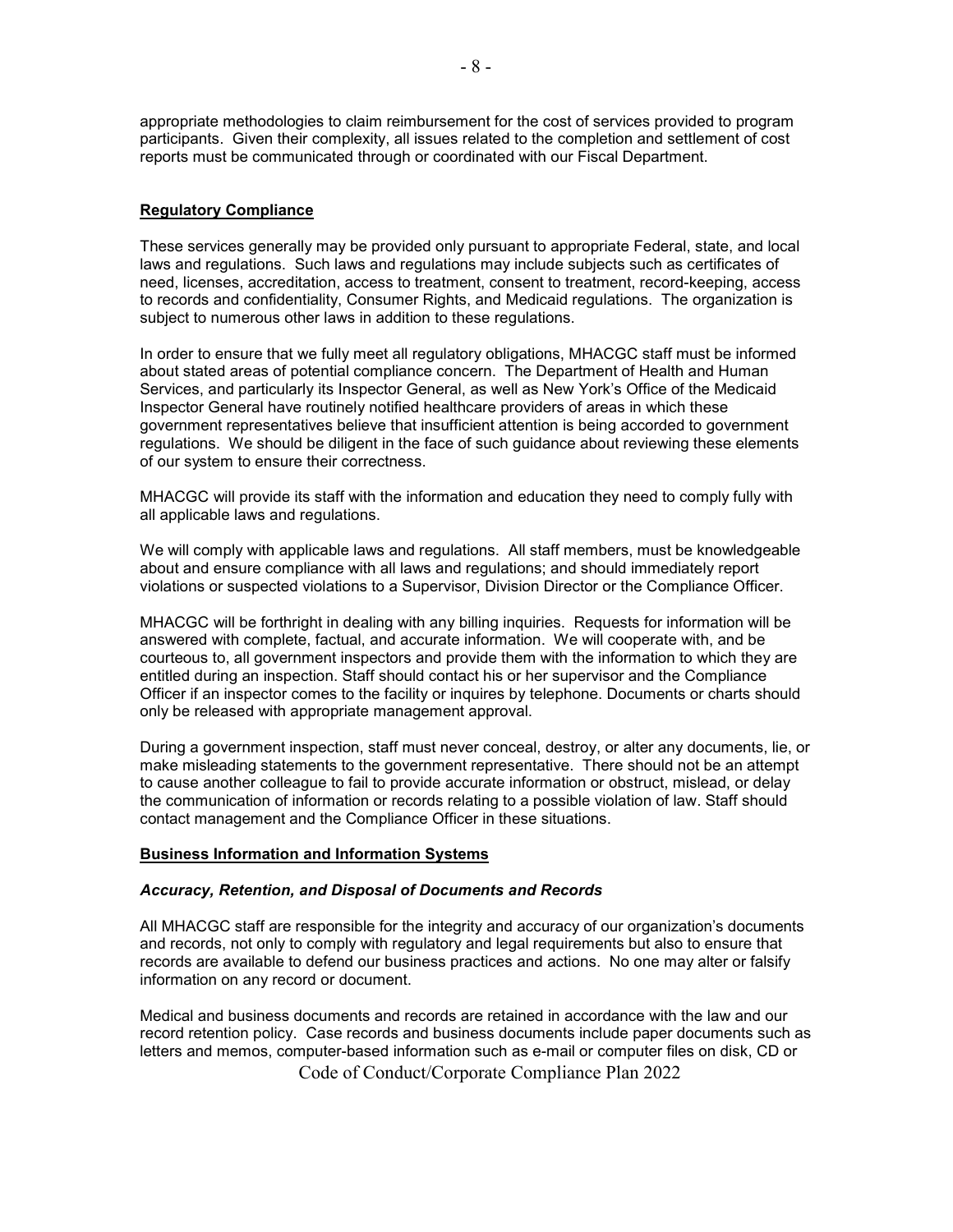tape, thumb drives or other portable storage device and any other medium that contains information about the organization or its business activities. It is important to retain and destroy records appropriately according to our policy. You must not tamper with records, nor remove or destroy them prior to the specified date.:

### *Electronic Media*

All communications systems, electronic mail, Internet, Internet access, or voice mail are the property of the organization and are to be primarily used for business purposes. Highly limited reasonable personal use of the MHACGC communications systems is permitted; however, you should assume that these communications are not private. Participant or confidential information should only be sent through our secure portal provided by Zix Corp, through our email through G Suite. When sending a confidential email, the subject line must start with the word "Confidential:"

MHACGC reserves the right to periodically access, monitor, and disclose the contents of e-mail, and voice mail messages. Access and disclosure of individual employee messages may only be done with the approval of the Corporate Compliance Officer, the Human Resources Director and the IT Director.

Colleagues may not use internal communication channels or access to the Internet at work to post, store, transmit, download, or distribute any threatening; knowingly, reckless, or maliciously false; or obscene materials including anything constituting or encouraging a criminal offense, giving rise to civil liability, or otherwise violating any laws. Additionally, these channels of communication may not be used to send chain letters, personal broadcast messages, or copyrighted documents that are not authorized for reproduction; nor are they to be used to conduct a job search or open misaddressed mail.

Colleagues who abuse our communications systems or use them excessively for non-business purposes may lose these privileges and be subject to disciplinary action.

### *Financial Reporting and Records*

We will establish and maintain a high standard of accuracy and completeness in the documentation and reporting of all financial records. These records serve as a basis for managing our business and are important in meeting our obligations to participants, staff, suppliers, and others. They are also necessary for compliance with tax and financial reporting requirements.

All financial information must reflect actual transactions and conform to generally accepted accounting principles. No undisclosed or unrecorded funds assets may be established. MHACGC maintains a system of internal controls to provide reasonable assurances that all transactions are executed in accordance with management's authorization and are recorded in a proper manner so as to maintain accountability of the organization's assets.

### **Workplace Conduct and Employment Practices**

*Conflict of Interest*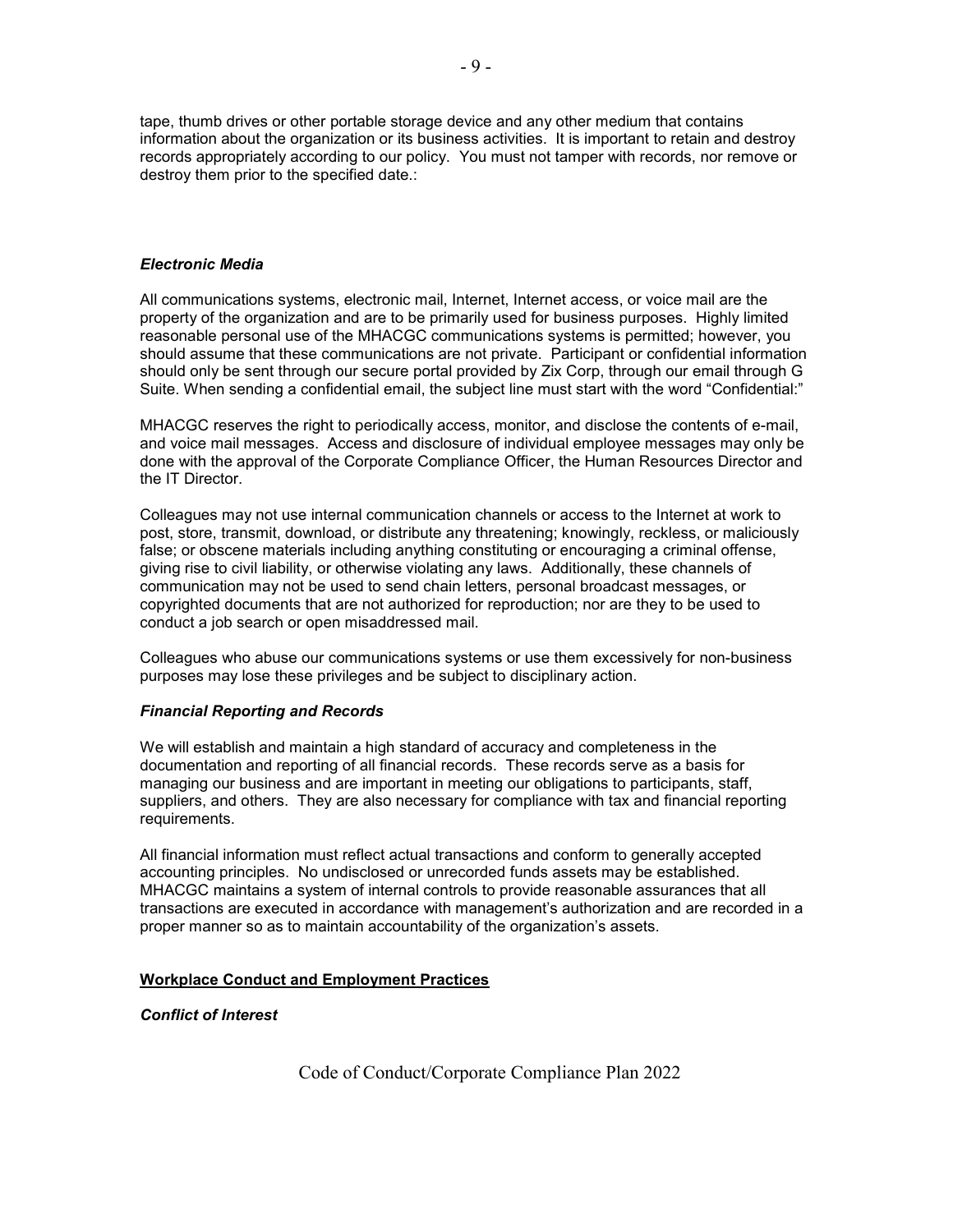A conflict of interest may occur if your outside activities or personal interests influence or appear to influence your ability to make objective decisions in the course of your job responsibilities. A conflict of interest may also exist if the demands of any outside activities hinder or distract you from the performance of your job or cause you to use MHACGC resources for other than MHACGC purposes. It is your obligation to ensure that you remain free of conflicts of interest in the performance of your responsibilities at MHACGC. If you have any questions about whether an outside activity might constitute a conflict of interest, you must obtain the approval of your supervisor before pursuing the activity. You may not without permission from the Compliance Officer accept, solicit, or offer anything of value from anyone doing business with MHACGC, including any client, referring physician, vendor, contractor or other third party, if the gift or gratuity relates to, or results from your affiliation with MHACGC.

### *Controlled Substances*

Some of our staff routinely have access to prescription drugs, controlled substances, and other medical supplies. Many of these substances are governed and monitored by specific regulatory agencies and must be administered by physician order only. It is extremely important that these items be handled properly and only by authorized individuals to minimize risks to us and to participants. If you become aware of the diversion of drugs from the organization, you should report the incident immediately.

### *Diversity and Equal Employment Opportunity*

Our staff provide us with a complement of talents which contribute greatly to our success. We are committed to providing an equal opportunity work environment where everyone is treated with fairness, dignity, and respect. We will comply with all laws, regulations, and policies related to non-discrimination in all of our personnel actions. Such actions include hiring, staff reductions, transfers, terminations, evaluations, recruiting, compensation, corrective action, discipline, and promotions.

No one shall discriminate against any individual with a disability with respect to any offer, or term or condition, of employment. We will make reasonable accommodations to the known physical and mental limitations of otherwise qualified individuals with disabilities.

### *Harassment and Workplace Violence*

Each MHACGC colleague has the right to work in an environment free of harassment. We will not tolerate harassment by anyone based on the diverse characteristics or cultural backgrounds of those who work with us. Degrading or humiliating jokes, slurs, intimidation, or other harassing conduct is not acceptable in our workplace.

Any form of sexual harassment is strictly prohibited. This prohibition includes unwelcome sexual advances or requests for sexual favors in conjunction with employment decisions. Moreover, verbal or physical conduct of a sexual nature that interferes with an individual's work performance or creates an intimidating, hostile, or offensive work environment has no place at MHACGC.

Harassment also includes incidents of workplace violence. Workplace violence includes robbery and other commercial crimes, stalking cases, violence directed at the employer, terrorism, and hate crimes committed by current or former colleagues. As part of our commitment to a safe workplace for our colleagues, we prohibit colleagues from possessing firearms, other weapons, explosive devices, or other dangerous materials on MHACGC premises. Colleagues who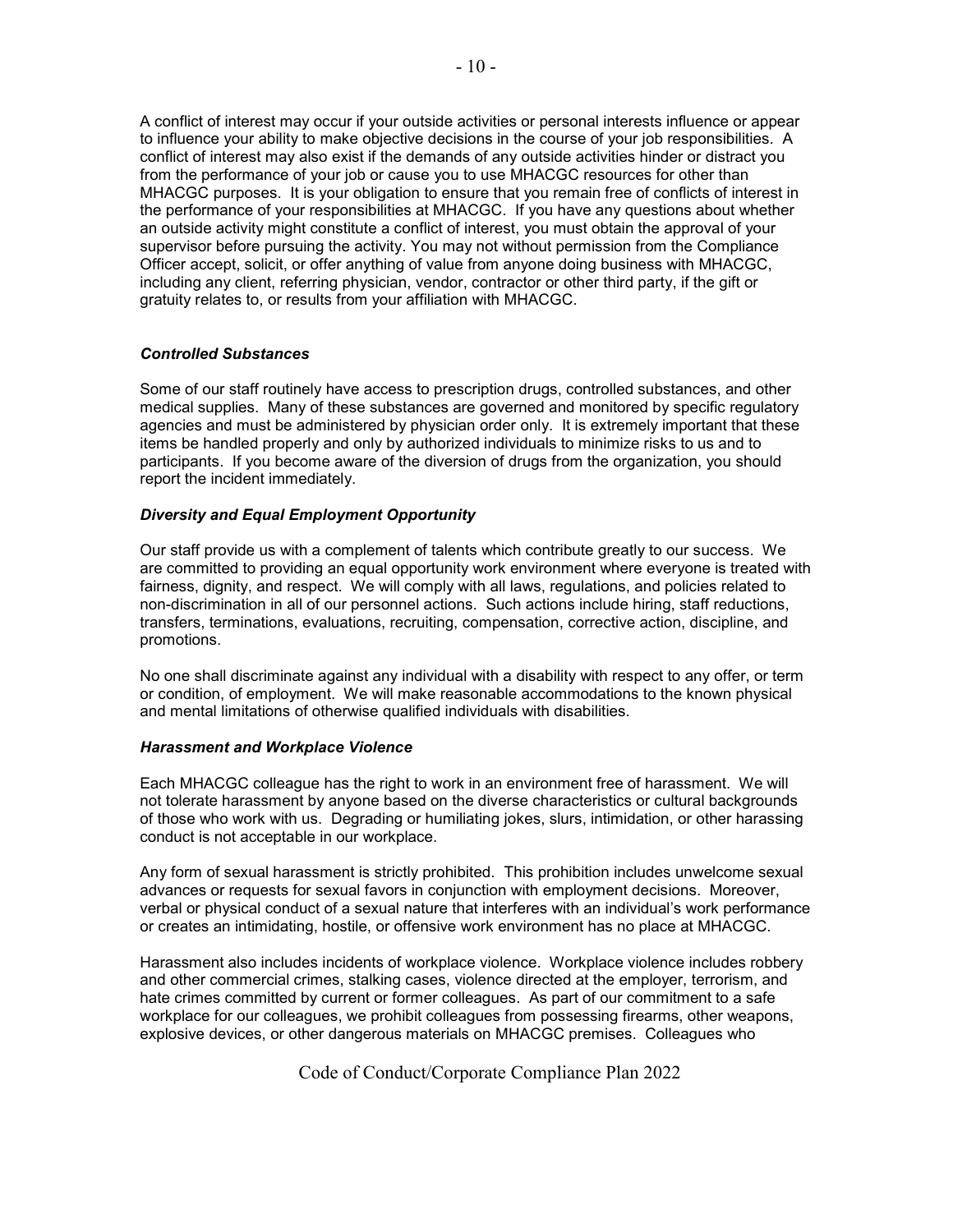observe or experience any form of harassment or violence should report the incident to their supervisor or to the Human Resources Department.

### *Health and Safety*

All MHACGC facilities must comply with all government regulations and rules and with MHACGC policies or required facility practices that promote the protection of workplace health and safety. Our policies have been developed to protect you from potential workplace hazards. You should become familiar with and understand how these policies apply to our specific job responsibilities and seek advice from your supervisor or the site Safety Officer whenever you have a question or concern. It is important for you to advise your supervisor and the OSHA Coordinator for the site of any serious workplace injury or any situation presenting a danger of injury so that timely corrective action may be taken to resolve the issue. All situations of this type will be reported to the Human Resources Coordinator immediately.

### *License and Certification Renewals*

Colleagues and individuals retained as independent contractors in positions which require professional licenses, certifications, or other credentials are responsible for maintaining the current status of their credentials and shall comply at all times with Federal and state requirements applicable to their respective disciplines. To assure compliance, MHACGC will require evidence of the individual having a current license, the licensee's active registration and/ or credential status. MHACGC will not allow any colleague or independent contractor to work without valid, active, current licenses or credentials.

### *Personal Use of MHACGC Resources*

It is the responsibility of each MHACGC staff to preserve our organization's resources including time, materials, supplies, equipment, and information. Organizational assets are to be maintained for business related purposes. As a general rule, the personal use of any MHACGC asset is prohibited. The occasional use of items, such as copying facilities or telephones, where the cost to MHACGC is insignificant, is permissible. Any community or charitable use of organization resources must be approved in advance by your supervisor. Any use of organization resources for personal financial gain unrelated to MHACGC's business is prohibited.

### *Relationships among MHACGC Employees*

In the normal day-to-day functions of an organization like MHACGC, there are issues that arise which relate to how people in the organization interact with one another. It is impossible to foresee all potential issues or concerns, and many do not require explicit treatment in a document like this. A few routinely arise, however. One involves gift giving among employees for certain occasions. While we wish to avoid any strict rules, no one should ever feel compelled to give a gift to anyone, and any gifts offered or received should be appropriate to the circumstances. A lavish gift to anyone in a supervisory role would clearly violate organization policy. Another situation, which routinely arises, is a fund-raising or similar effort, in which no one should ever be made to feel compelled to participate.

### *Relationships with Subcontractors, Suppliers, and Educational Institutions*

 Code of Conduct/Corporate Compliance Plan 2022 We must manage our subcontractor and supplier relationships in a fair and reasonable manner, consistent with all applicable laws and good business practices. We promote competitive procurement to the maximum extent practicable. Our selection of subcontractors, suppliers, and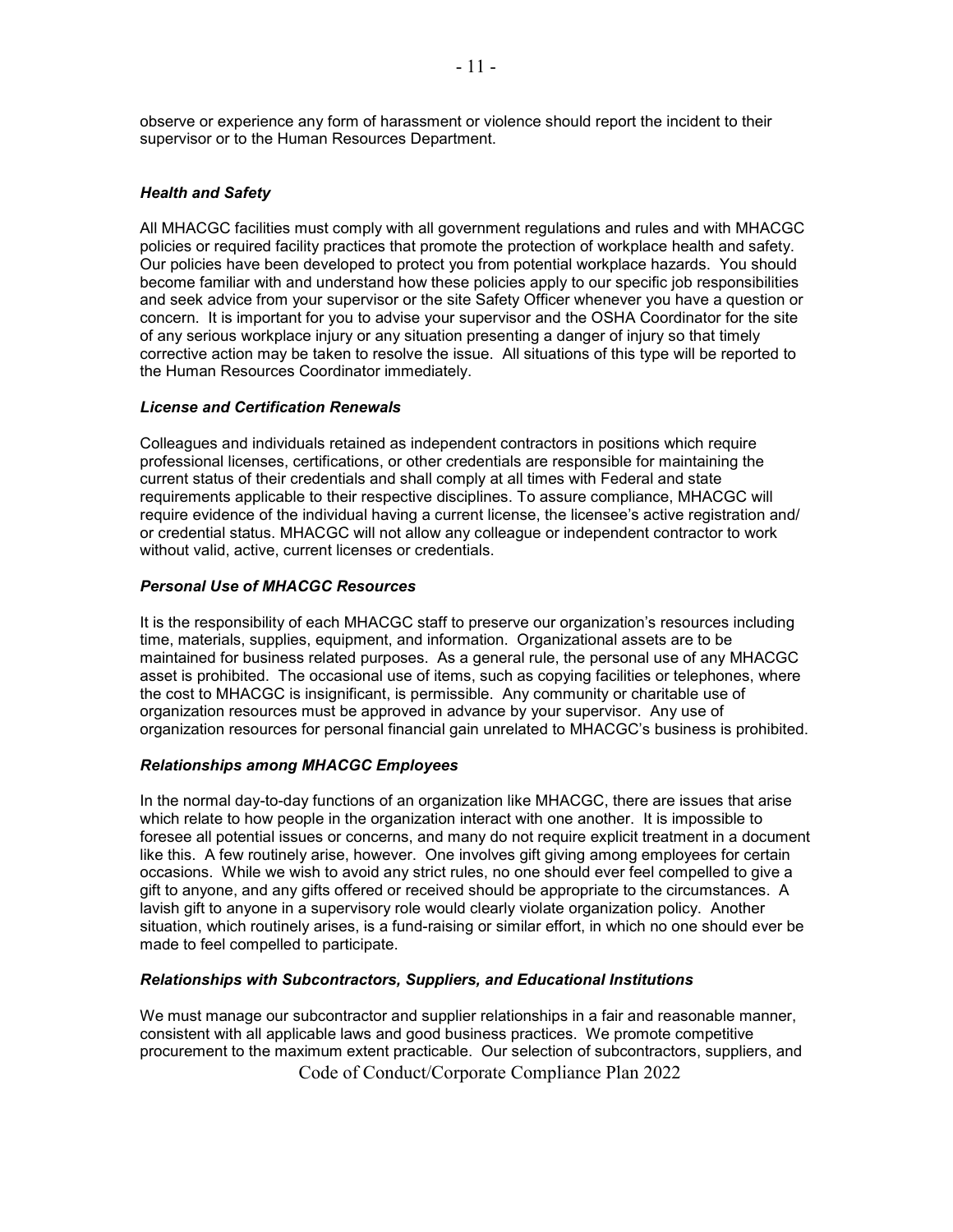vendors will be made on the basis of objective criteria including quality, technical excellence, price, delivery, adherence to schedules, service, and maintenance of adequate sources of supply. Our purchasing decisions will be made on the supplier's ability to meet our needs, and not on personal relationships and friendships. We will always employ the highest ethical standards and meet NYS regulations and guidelines in business practices in source selection, negotiation, determination of contract awards, and the administration of all purchasing activities. We will not communicate to a third-party confidential information given to us by our suppliers unless directed in writing to do so by the supplier. We will not disclose contract pricing and information to any outside parties.

All MHACGC programs having relationships with an educational institution must have a written agreement which defines both parties' roles and the agency's retention of the responsibility for the quality of participant care.

### *Research*

MHACGC is willing to participate in research projects which may benefit its participants. We expect high ethical standards to be followed. We do not tolerate intentional research misconduct. Research misconduct includes making up or changing results or copying results from other studies without performing the research.

All participants asked to participate in a research project are given a full explanation of alternative services that might prove beneficial to them. They are also fully informed of potential discomforts and are given a full explanation of the risks, expected benefits, and alternatives. The participants are fully informed of the procedures to be followed, especially those that are experimental in nature. Refusal to participate in a research study will not compromise their access to services.

All personnel applying for or performing research of any type are responsible for maintaining the highest ethical standards in any written or oral communications regarding their research projects as well as following appropriate research requirements and/or guidelines. As in all accounting and financial record keeping, our policy is to submit only true, accurate, and complete costs related to research projects or grants. All research projects must be approved by the Corporate Compliance Officer.

### *Substance Abuse and Mental Acuity*

To protect the interests of staff and participants, we are committed to an alcohol and drug-free work environment. All employees, sub-contractors and volunteers must report for work free of the influence of alcohol and illegal drugs. Reporting to work under the influence of any illegal drug or alcohol, having an illegal drug in your system, or using, possessing, or selling illegal drugs while on MHACGC work time or property may result in immediate termination. We may use drug testing as a means of enforcing this policy.

It is also recognized that individuals may be taking prescription drugs, which could impair judgment or other skills required in job performance. If you have questions about the effect of such medication on your performance, consult with your supervisor, and medical provider.

Employees who are arrested and convicted for off the job drug/alcohol activity, may be considered in violation of this policy. In determining what action to take, MHACGC will consider the nature of the charges, the employee's present job assignment, the employee's record with the Agency, the impact of the employee's conviction on MHACGC's ability to maintain efficient and productive operations and any other factor which MHACGC deems relevant under the circumstances.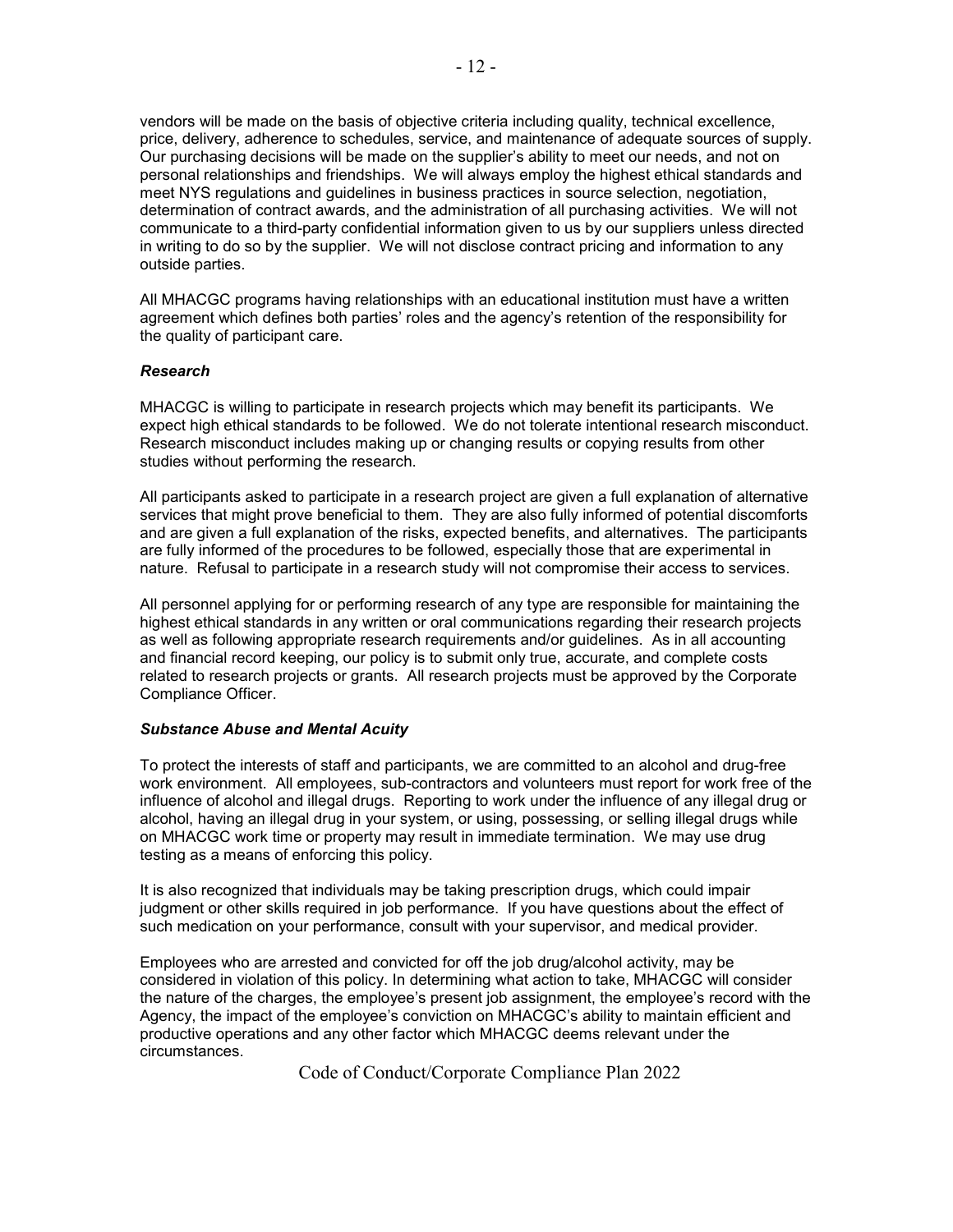### **Marketing Practices**

We may use marketing and advertising activities to educate the public, provide information to the community, increase awareness of our services, and to recruit employees. We will present only truthful, fully informative, and non-deceptive information in these materials and announcements. All marketing materials including brochures will reflect services available. No payment of gift will be offered to any participant or potential participant as an inducement to receive MHACGC services.

# **Environmental Compliance**

It is our policy to comply with all environmental laws and regulations as they relate to our organization's operations. We will comply with all environmental laws and operate each of our facilities with the necessary permits, approvals, and controls. We will diligently employ the proper procedures with respect to handling and disposal of hazardous and biohazardous waste, including but not limited to medical waste.

In helping MHACGC comply with these laws and regulations, we will adhere to all requirements for the proper handling of hazardous materials. You should immediately alert your supervisor to any situation regarding the discharge of a hazardous substance, and improper disposal of medical waste.

### **Political Activities and Contributions**

The organization's political participation is limited by law. MHACGC funds or resources are not to be used to contribute to political campaigns or for gifts or payments to any political party or any of their affiliated organizations. Organizational resources include financial and non-financial donations such as using work time and telephones to solicit for a political cause or candidate or the loaning of MHACGC property for use in the political campaign. The conduct of any political action committee is to be consistent with relevant laws and regulations.

It is important to separate personal and corporate political activities in order to comply with the appropriate rules and regulations relating to lobbying or attempting to influence government officials. You may, of course, participate in the political process on your own time and at your own expense. While you are doing so, it is essential that you not give the impression that you are speaking on behalf of or representing MHACGC in these activities. No political advertising is allowed on Agency property. You cannot seek to be reimbursed by MHACGC for any personal contributions for such purposes.

At times, MHACGC may ask colleagues to make personal contact with government officials or to write letters to present our position on specific issues. In addition, it is a part of the role of some MHACGC management to interface with government officials. If you are designated to make these communications on behalf of the organization, be certain that you are familiar with any regulatory constraints and observe them. Guidance is always available from Administration as necessary.

# **The Corporate Ethics and Compliance Program**

# *Program Structure*

 Code of Conduct/Corporate Compliance Plan 2022 The Corporate Ethics and Compliance Program is intended to demonstrate in the clearest possible terms the absolute commitment of the organization to the highest standards of ethics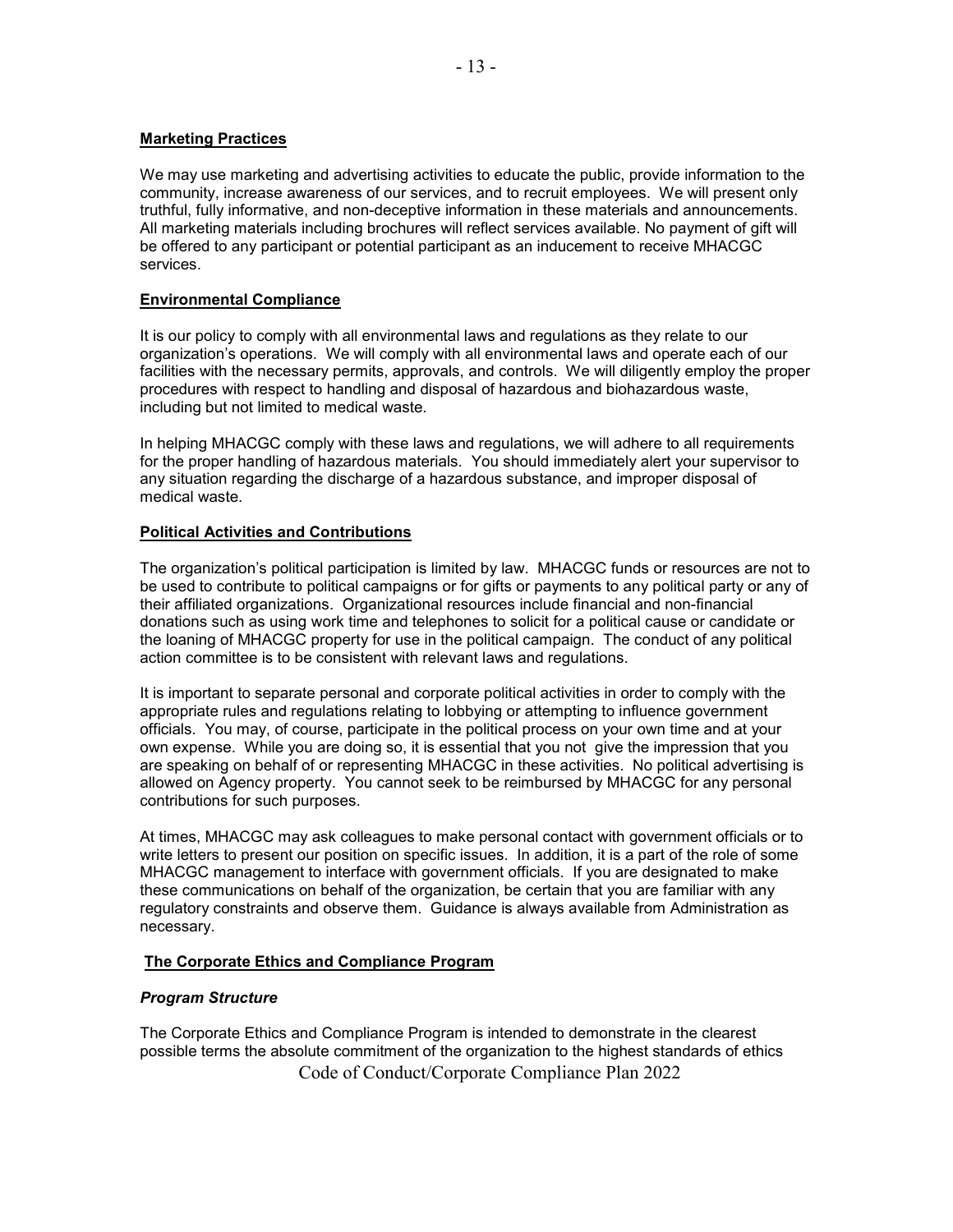and compliance. That commitment permeates all levels of the organization. The Executive Director reports to the Board of Directors for the purposes of oversight. Other oversight includes a Corporate Compliance Committee consisting of a Corporate Compliance Officer, senior management, Board member, and possibly any others as needed. All of these individuals or groups are prepared to support you in meeting the standards set forth in this Code.

### *Affected Employees and Others*

This Compliance Plan will most directly affect the following employees, contractors and volunteers: those employees who are employed by, and others who are affiliated with programs licensed by the New York State Office of Mental Health AND bill Medicaid or another payor for servcies. While we expect all employees, contractors, volunteers and board members to follow the code of Ethics and Corporate Compliance Plan and receive training and/or information regularly, the above referenced individuals are especially affected by the Plan.

Others affected by the Plan include the Consulting Psychiatrists, Interns and licensed professionals under contract who provide services for which MHACGC bills Medicaid, or other third parties as indicated and appropriate.

### *Resources for Guidance and Reporting Violations*

To obtain guidance on an ethics or compliance issue or to report a suspected violation, you may choose from several options. We encourage the resolution of issues at a program level whenever possible. It is an expected good practice, when you are comfortable with it and think it appropriate under the circumstances, to raise concerns first with your supervisor. If this is uncomfortable or inappropriate, another option is to discuss the situation with the Division Director. You are always free to contact the Corporate Compliance Officer as well. In order for action to be taken, all formal complaints must be in writing. A copy of all complaints will be forwarded to the Corporate Compliance Officer, unless such complaint involves the Compliance Officer, in which case the Executive Director will be notified.

Anonymous reporting is possible via use of an anonymous hotline. This hotline was implemented for the purpose of anonymously reporting fraud and abuse as well as sexual harassment. More specific information on this hotline can be found on page 18, under the section Confidential Communication.

MHACGC will make every effort to maintain, within the limits of the law, the confidentiality of the identity of any individual who reports possible misconduct. There will be no retribution or discipline for anyone who reports a possible violation in good faith. Any employee who deliberately makes a false accusation with the purpose of harming or retaliating against another employee, and/or abuses the system of anonymous reporting will be subject to discipline.

### *Personal Obligation to Report*

We are committed to ethical and legal conduct that is compliant with all relevant laws and regulations and to correcting wrongdoing wherever it may occur in the organization. Each employee has an individual responsibility for reporting any activity by any employee, physician, subcontractor, or vendor that appears to violate applicable laws, rules, regulations, or this Code.

Participating, encouraging, directing, and facilitating non-compliant behavior would be considered non-compliant behavior and would be subject to sanctions as outlined on page 19 of the Corporate Compliance Plan: Responding to Offenses and Developing corrective Action.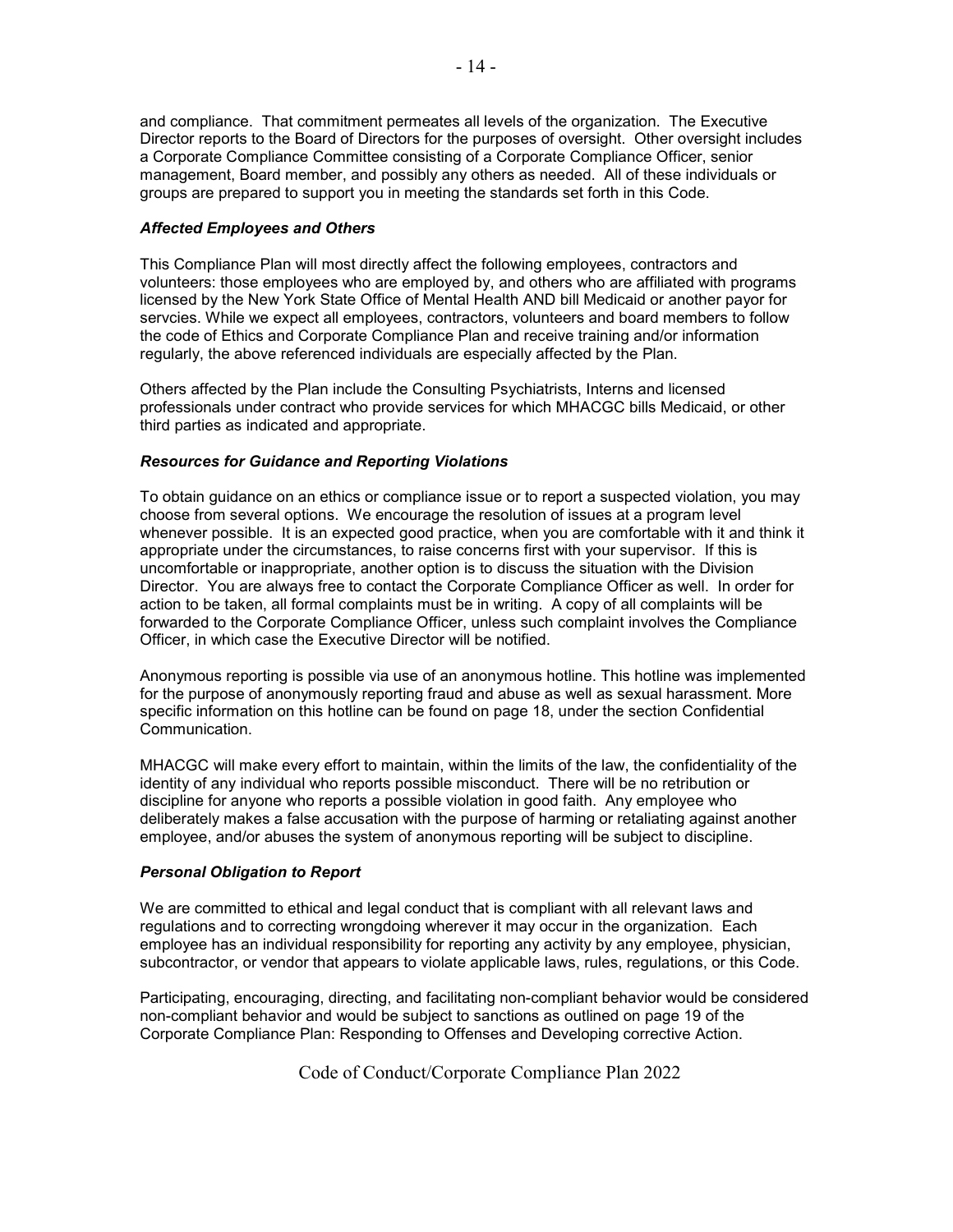# *Internal Investigations of Reports*

We are committed to investigate all reported concerns promptly and confidentially to the extent possible. The Corporate Compliance Officer will coordinate any findings from the investigations and immediately recommend corrective action or changes that need to be made. We require all employees, and others affiliated with the agency to cooperate with investigation efforts.

### *Corrective Action*

Where an internal investigation substantiates a reported violation, it is the policy of the organization to initiate corrective action, including, as appropriate making prompt restitution of any overpayment amounts, within 60 days of identification, notifying the appropriate governmental agency, instituting whatever disciplinary action is necessary, and implementing systemic changes to prevent a similar violation from recurring in the future at any MHACGC facility. Legal counsel will be involved in these decisions, as needed.

### *Discipline*

All violators of the Code will be subject to disciplinary action. The precise discipline utilized will depend on the nature, severity, and frequency of the violation and may result in any of the disciplinary actions outlined under "Responding to Offenses and Developing Corrective Actions under the Corporate Compliance Plan.

### *Internal Audit and Other Monitoring*

MHACGC is committed to the aggressive monitoring of compliance with its policies. Much of this monitoring effort is provided by the Corporate Compliance Officer who routinely conducts internal audits of issues that have regulatory or compliance implications. The organization also routinely seeks other means of ensuring and demonstrating compliance with laws, regulations, and MHACGC policy. Details of audit plans for a year, are detailed in the annual compliance workplan.

### *Acknowledgment Process*

MHACGC requires all employees and sub-contractors to sign an acknowledgment confirming they have received the Code and understand it represents mandatory policies of MHACGC. New employees and sub-contractors will be required to sign this acknowledgment as a condition of employment.

Adherence to and support of MHACGC's Code of Conduct and participation in related activities and training will be considered in decisions regarding hiring, promotion, compensation and other affiliation with the agency for all candidates and employees.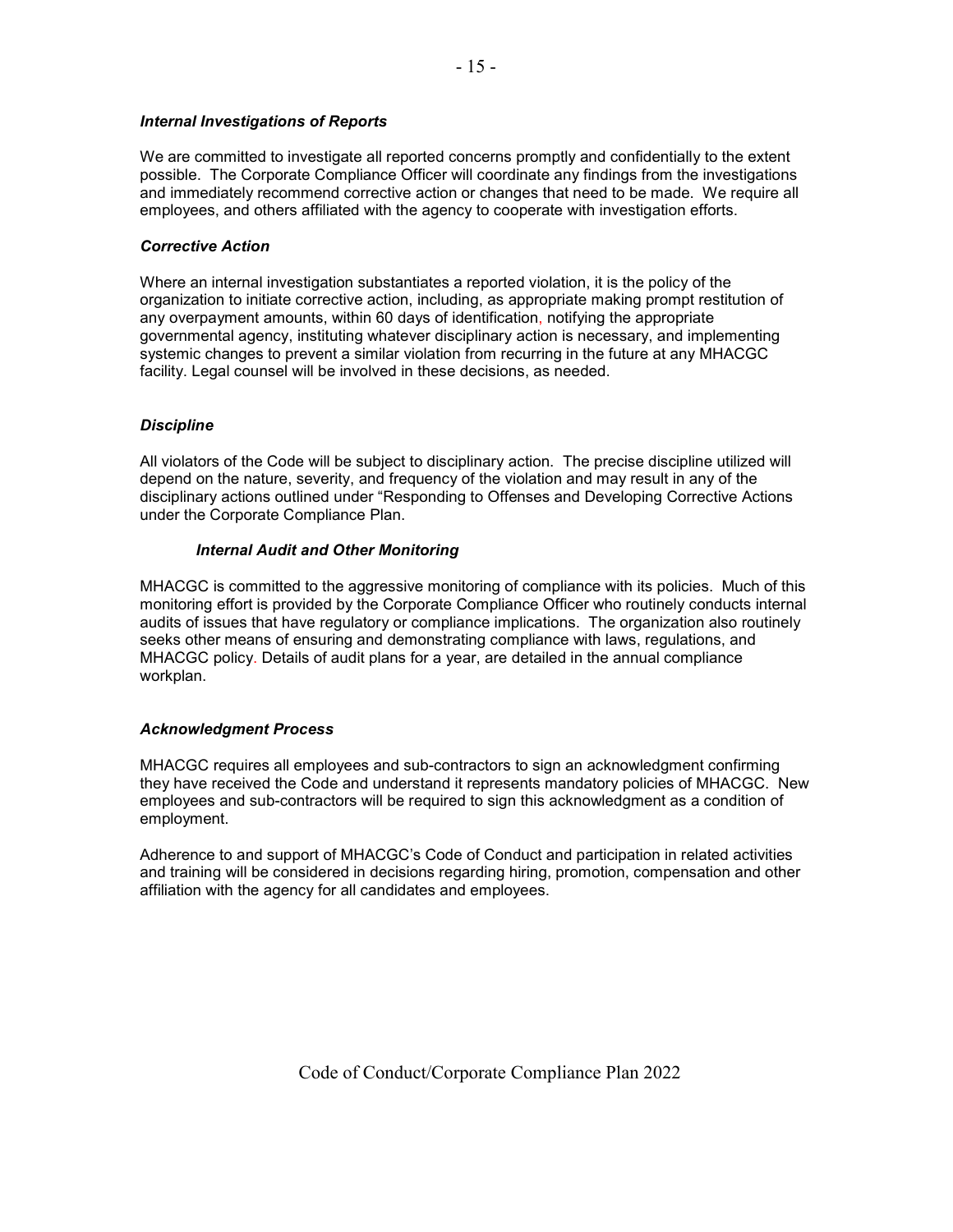### **Corporate Compliance Plan**

### CORPORATE COMPLIANCE OFFICER

A Corporate Compliance Officer (CCO) has been designated by the Agency. The Corporate Compliance Officer is responsible for overseeing the Corporate Compliance Committee; reviewing agency policies and procedures, and recommending changes or new policies and procedures; overseeing administration of agency risk assessments relative to Compliance issues and recommending changes in procedures as a result of a Risk Assessment; developing and implementing internal audit procedures relative to Corporate Compliance issues; maintaining a library of regulations, and agency policies and procedures; overseeing the implementation of the Corporate Compliance training program, including conducting of training sessions for staff; investigating matters related to Corporate Compliance issues, including hotline reports, and employee, participant, and/or payor complaints; developing and implementing an employee feedback loop which encourages employees and others affiliated with the agency to report potential problems without fear of retaliation.

The Corporate Compliance Officer chairs the Corporate Compliance Committee, and reports to the committee as well as the Executive Director. The Corporate Compliance Officer also reports to the board as necessary or requested, and no less than annually.

The Corporate Compliance Officer's Job Description is included as an appendix to this Plan.

### CORPORATE COMPLIANCE COMMITTEE

The Corporate Compliance Committee ("Committee") consists of members from top Management and assists the Corporate Compliance Officer in implementing the Corporate Compliance Plan. The Committee consists of the Executive Director, the Fiscal Director, the Human Resources Coordinator, the Division Directors and a member of the Board of Directors.

The Committee works with the CCO to carry out each aspect of the Plan, and helps the CCO develop and implement policy and action plans relative to the Corporate Compliance Plan.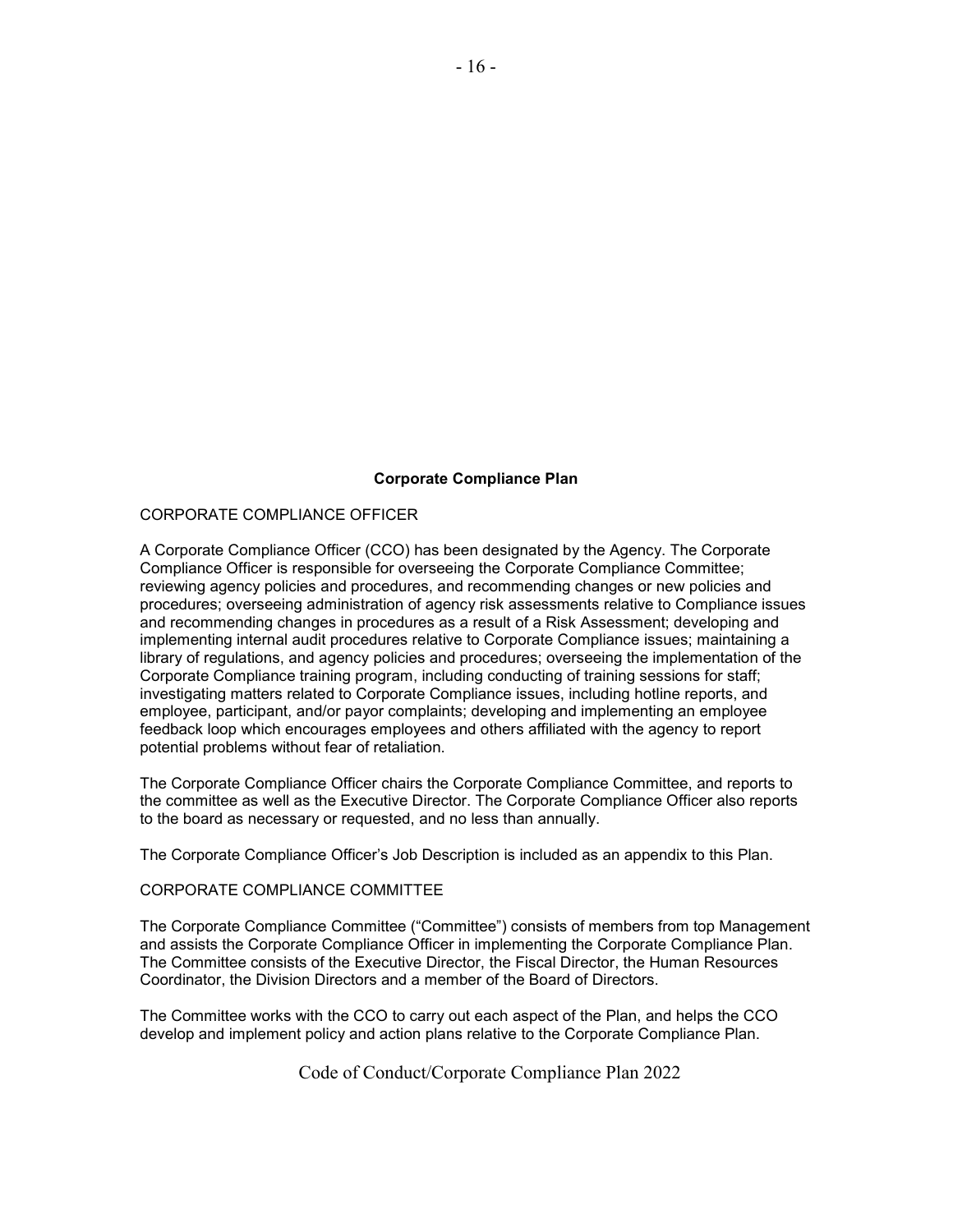The Committee will be responsible for ensuring:

Orientation and training of staff on issues relative to Compliance;

Orientation and training of outside consultants on issues relative to Compliance;

Coordinating with Human Resources the efforts on employee background checks, credentialing, and the disciplinary policy regarding compliance;

Coordinating internal audits and monitoring activities as prescribed by the Compliance Plan; Independently acting on and investigating matters related to Corporate

Compliance including hotline reports, and participant or payor complaints;

Developing and implementing employee feedback loops which encourage employees and others affiliated with the agency to report potential problems without fear of retaliation;

Monitoring and oversight of the Compliance Plan; and

Updating the Compliance Plan on a regular basis to reflect changes in the Agency's risk profile, and applicable laws and regulation.

### WRITTEN POLICIES AND PROCEDURES

A Code of Ethics/Code of Conduct has been written which details expected employee behavior covering various areas. In addition, the Employee Personnel Handbook and Policies and Procedures Manuals for each program detail procedures expected to be followed by employees, volunteers, board members, and others affiliated with the Agency.

Policies and Procedures Manuals of Certified Programs have been reviewed using a Risk Assessment Tool explicitly developed to assist in Corporate Compliance Planning. New Policies and Procedures have been developed as a result of this Risk Assessment.

Policies and Procedures Manuals have also been developed for the agency's non-certified programs. In addition, a Fiscal Policies and Procedures Manual has been developed which details a variety of fiscal functions.

These various Policies and Procedures Manuals will be reviewed at least every other year.

New Programs will be expected to complete their Policies and Procedure Manuals within the first year of operations. After six months, Policies and Procedures relating to Admission Procedures, Target Populations, Discharge Procedures, and Services Definitions, should be completed. After the first year, the remaining elements of the Manual should be completed. The Manual will be placed in the Quality Assurance Committee's schedule for Policies and Procedure Manual review.

### AUDITING AND MONITORING

Audit procedures have been developed to ensure that billing of third party payors will not occur until specific expectations have been met. The Corporate Compliance Officer is responsible for overseeing Corporate Compliance oriented pre-billing audits. This explicitly refers to programs which receive an Operating Certificate from the New York State Office of Mental Health and bill Medicaid.

In the Residential Programs, the Program Directors review Progress Notes, and authorizes Notes for billing. The Division Director reviews the Monthly Billing Report, and reviews Progress Notes to ensure they meet billing requirements. The Electronic Health Record system (AWARDS) ensures through this billing report that Service Plans are properly completed, and Progress Notes are written. The charts are audited quarterly to ensure Physician's Authorization, Service Plans and Progress Notes are in the chart, and properly signed. Reports are submitted to Program Directors and the Residential Division Director and remedial work is required when all required information is not in the chart. Quality Assurance (QA) Staff reviews billing reports and remedial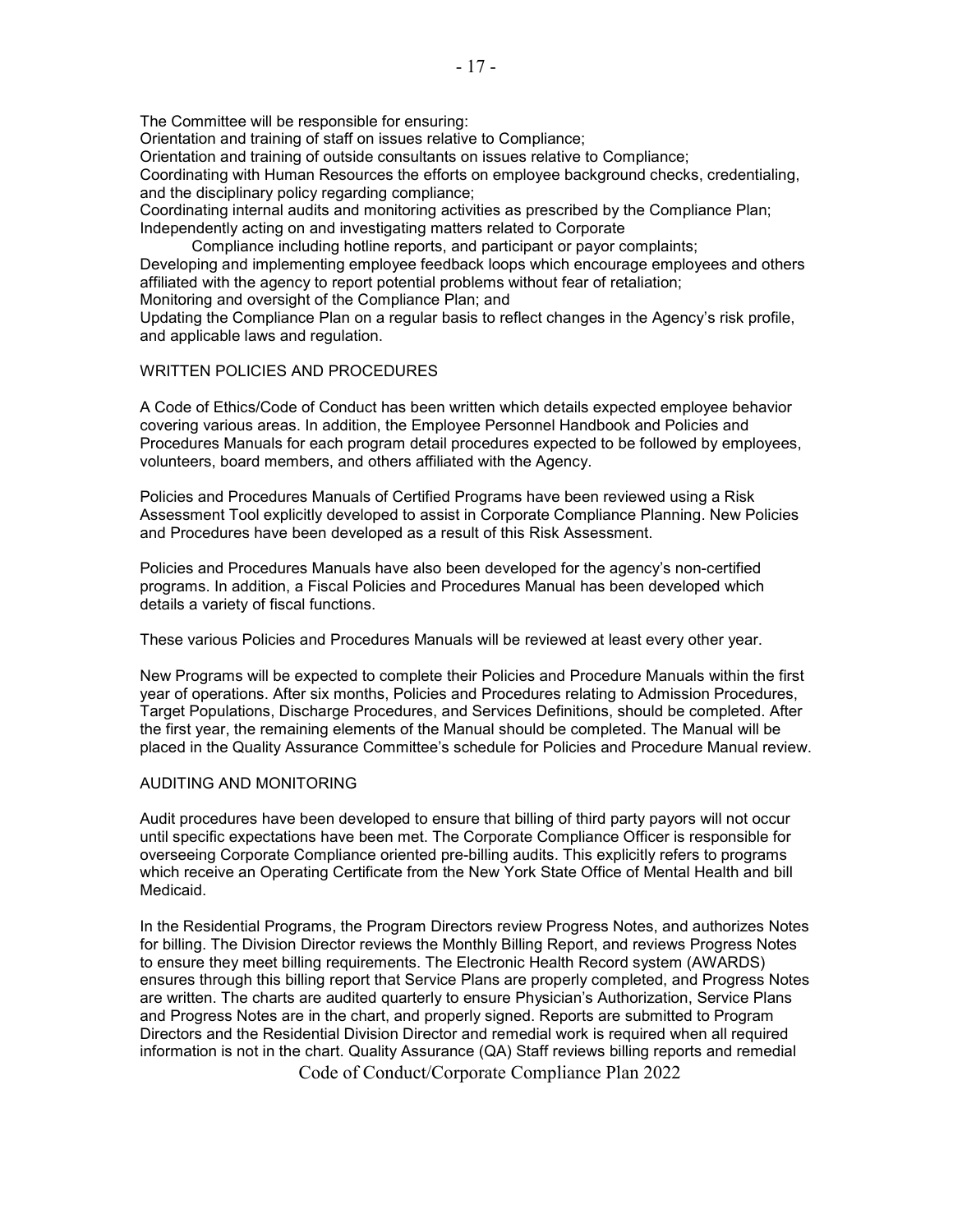work with the Program Directors and the Division Director. The Corporate Compliance Officer reviews billing reports with QA staff as necessary.

In the PROS Programs, attendance sheets are reviewed daily by support staff, and/or QA staff. Attendance is reviewed to ensure participants have signed in and out, and when not completed correctly, staff ensure proper signing in and out through a review of group attendance. Attendance sheets are audited throughout the month by Corporate Compliance/QA staff for accuracy, and compliance. Group attendance sheets are also audited to ensure compliance with rules re: group size.

Charts are audited on a monthly basis, to ensure proper billing. Charts are audited to ensure the presence (with proper signatures) of all required Intake forms, Screening and Admission Notes, required assessments, Individual Recovery Plans (IRP's), IRP Reviews, and Progress Notes. Charts are also reviewed to ensure compliance with rules governing PROS components, that IRP objectives are reviewed timely. Medicare notes are reviewed monthly and billing notes for billing Medicare are prepared by the Compliance Officer and submitted to fiscal department for billing.

Reviews are also conducted within the Electronic Health Record system (AWARDS) to ensure proper rostering and registration to receive services per each PROS Component.

Reports are submitted to Program Directors and the Residential Division Director and remedial work is required when all required information is not in the chart. Quality Assurance (QA) Staff reviews billing reports and remedial work with the Program Directors and the Division Director. The Corporate Compliance Officer reviews billing reports with QA staff as necessary.

RE: the Care Coordination Program, Sun River Health, the Health Home that MHACGC contracts with has implemented a mandatory auditing program in which one tenth (1/10) of the total Care Coordination Program must be subject to an audit protocol developed by Sun River Health. Members are pre-selected by them and submitted to MHACGC. MHACGC auditing staff complete the Audit tool, and submit to Sun River Health by the last day of each quarter. This procedure was implemented, as billing for care coordination is done by the Health Home and their fiscal agent.

Auditing and Monitoring activities also occur with the Adult Home and Community Based Services (HCBS) as well, with progress notes and Care Plans being reviewed monthly to ensure compliance with HCBS billing rules. Like the residential and PROS programs, charts are reviewed electronically by the HCBS Program director and the QA specialist.

In all of the above situations, when it is discovered that documentation does not meet the Agency's best practice standards, support billing, billing for that service will be withheld. The Compliance Officer will then review the issue to see if billing is appropriate. If billing has already occurred, the Compliance Officer will review the issue to see if billing is appropriate, and if not, the Corporate Compliance Officer will facilitate the voiding of the claim, and the payback of the funds received.

Other audit procedures such as Utilization Review procedures are detailed in program specific Policies and Procedures Manuals.

#### TRAINING AND EDUCATION

 Code of Conduct/Corporate Compliance Plan 2022 All new employees receive a brief orientation to the Agency's Corporate Compliance Plan upon hire, and are required to attend the next scheduled formal Corporate Compliance training session. All affected employees are required to attend a training session on the Corporate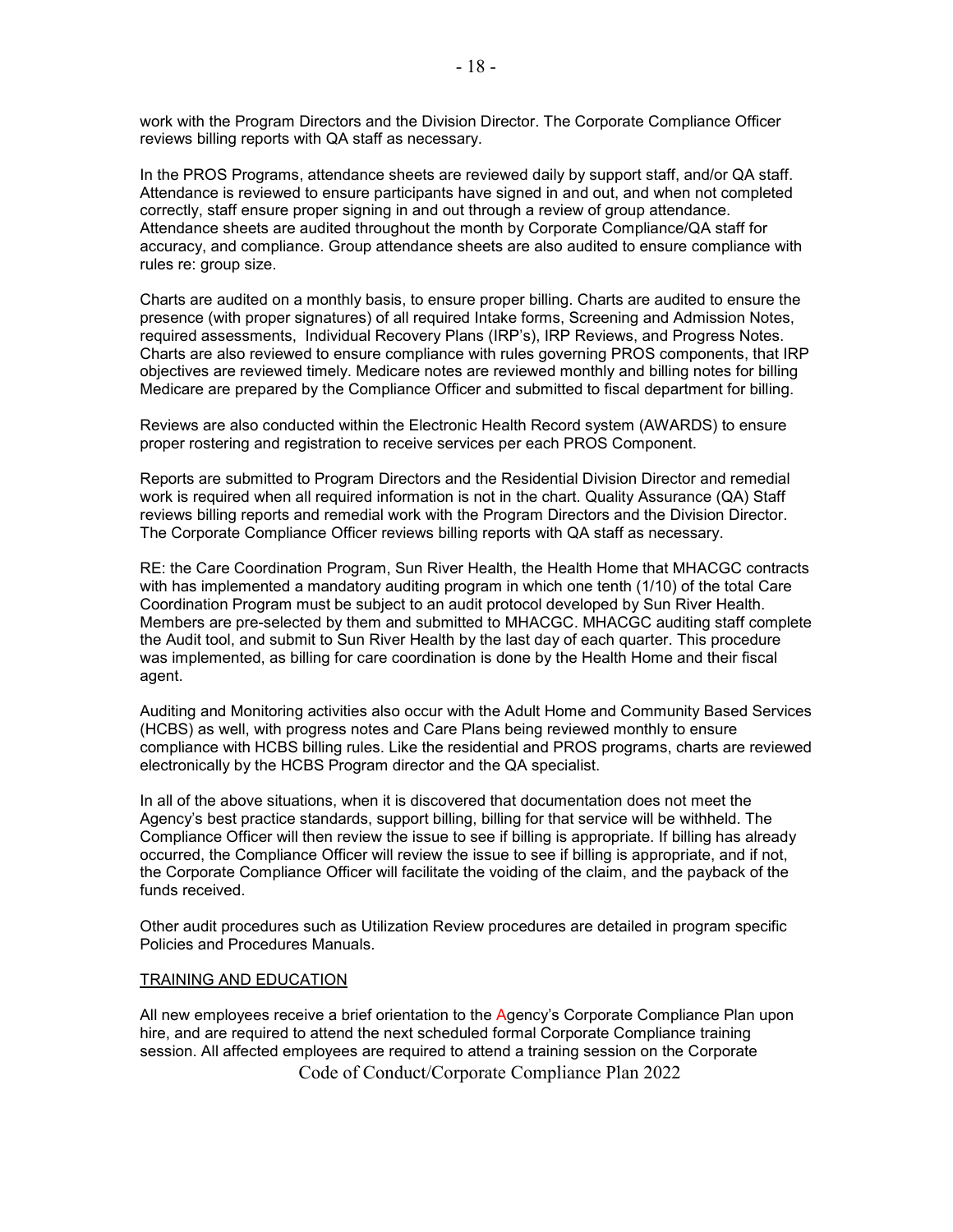Compliance Plan as a "refresher" every two years. Affected employees are those so identified on Page 13, under "Affected Employees and Others".

#### CONFIDENTIAL COMMUNICATION

The Agency will maintain an "open door" policy towards affected employees and others, especially in areas concerning Corporate Compliance, and questions pertaining to the agency's stance relative to the Plan, or Code of Conduct/Code of Ethics. Any communication brought to the attention of the Corporate Compliance Officer, especially relative to possible violations of the Plan, or Code of Conduct/Code of Ethics will be kept in strictest confidence. All communications of this nature will be investigated thoroughly and fairly.

Employees may communicate with the CCO in any fashion they are comfortable with, including telephone, written communications and e-mail. Face to face communications are also welcome.

*MHACGC has implemented an anonymous hotline for the reporting of compliance issues, including potential fraud and abuse. MHACGC has contracted with Lighthouse, Inc, to provide the Hotline services, and reporting system. Anonymous reporting can occur in several ways: a toll free number: 1-844-420-0044. A web portal is also available: [www.lighthouse](http://www.lighthouse-services.com/mhacg)[services.com/mhacg.](http://www.lighthouse-services.com/mhacg) A fax line is also available" (215) 689-3885; and finally an e-mail address is also available for anonymous reporting: [reports@lighthouse-services.com.](mailto:reports@lighthouse-services.com) Our* A*gency name must be provided within the body of the e-mail report as well as the fax report. Details in reporting are described at Compliance training sessions, and at Orientation including how anonymity is maintained.*

MHACGC will make every effort to maintain, within the limits of the law, the confidentiality of the identity of any individual who reports possible misconduct. There will be no retribution or discipline for anyone who reports a possible violation in good faith. Any employee or other individual who deliberately makes a false accusation with the purpose of harming or retaliating against another individual will be subject to discipline. Abuse of the use of the Anonymous reporting system will likewise result in disciplinary action.

In addition, there will be no retaliation, retribution or discipline for any employee who, in accordance with the New York State False Claims Act chooses to engage in a qui tam action against the Mental Health Association of Columbia-Greene Counties or otherwise report perceived fraud and abuse directly to the New York State Office of the Medicaid Inspector General.

#### RESPONDING TO OFFENSES AND DEVELOPING CORRECTIVE ACTION

As mentioned in the previous section, all communications involving allegations of employee or other affiliated person's misconduct relative to the Corporate Compliance Plan and the Code of Ethics/Code of Conduct will be investigated by the Corporate Compliance Officer swiftly, thoroughly and fairly. All communications will be kept confidential unless disclosure is required by law while conducting the investigation. If individual misconduct is detected, corrective action will be taken. This includes an employees' or other affiliated individual's failure to report suspected violations as well. Sanctions will include a series of progressive steps, depending upon the seriousness of the offense. Training or re-training will be the first course of action taken for minor offenses. Steps of progressive discipline will be taken with each subsequent offense as outlined in the Employee Personnel Handbook, and the Code of Ethics/Code of Conduct.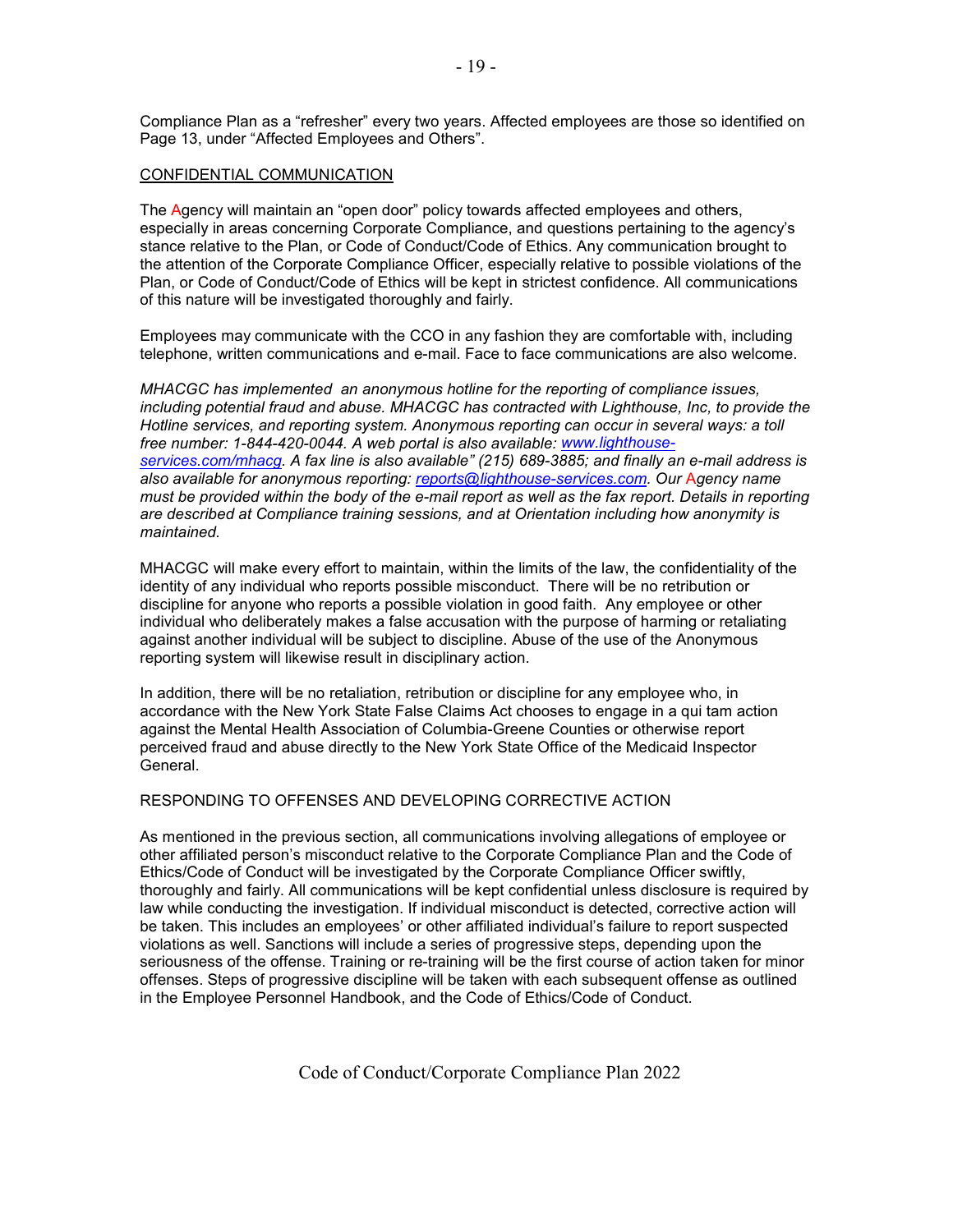Violators of the Agency's Corporate Compliance Plan and Code of Ethics/Code of Conduct will be subject to disciplinary action. The precise discipline utilized will depend on the nature, frequency and severity of the violation and may result in any of the following disciplinary actions:

 Verbal warning Written warning Final Written Warning (with suspension if applicable) Termination (and Restitution if applicable)

In addition, MHACGC will follow the Self-Disclosure Guidelines and report to the New York State Office of the Medicaid Inspector General (OMIG) any issues requiring report, as determined by OMIG Guidance.

### ENFORCEMENT OF STANDARDS

Standards of conduct as set forth in the Agency's Personnel Manual, Code of Conduct/Code of Ethics, and the various program's Policies and Procedures Manuals will be communicated to employees via orientation, training and education, and other means of Agency communications, including staff meetings, and supervisory sessions. The agency will consistently and appropriately enforce standards through its system of employee discipline.

Disciplinary procedures will follow a progression of steps as follows: verbal warning, written warning, suspension, termination and restitution. In addition to employees, others affiliated with the Agency can be disciplined through the same mechanisms including suspension or removal of of the individual from affiliation with the Agency.

### Compliance Oversight

MHACGC follows a clear and systematic process of delegating responsibility and maintaining accountability regarding all aspects of Corporate Compliance. The level and scope of responsibility for overseeing, correcting and reporting compliance issues is described below:

*The Board of Directors-* has ultimate responsibility for oversight of the Corporate Compliance Plan.

*Compliance Committee-*A Committee with Direct reporting responsibilities to the Executive Director, as well as reporting responsibilities to the Board of Directors. This committee is comprised of the Corporate Compliance Officer, the Executive Director, the Fiscal Director, the Human Resources Coordinator, the Division Director of each Services Division and a member of the Board of Directors. The Corporate Compliance Officer reports to the Board of Directors on a periodic, invitational basis. The Compliance Officer will however report to the Board of Directors no less than annually. The Executive Director reports to the Board of Directors and acts as liaison to the Board on a regular basis.

*The Corporate Compliance Officer*-reports to the Committee on a regular basis and coordinates with the Committee regarding implementation of the Corporate Compliance Plan.

*The Executive Director*- Through supervision, the Executive Director reviews any written reports, and remains apprised of implementation issues as they arise.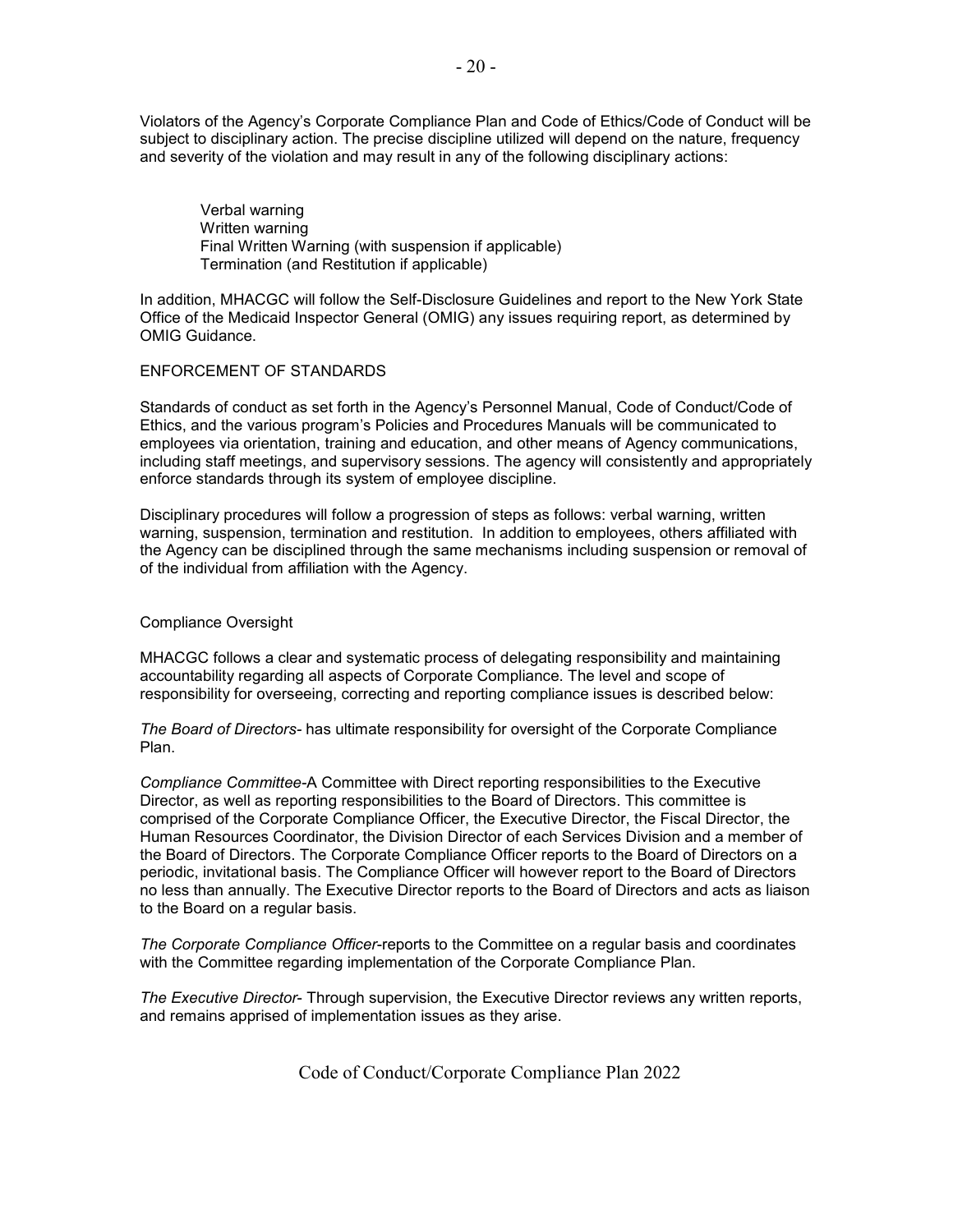*Director of Quality Assurance/Corporate Compliance Officer*- Designated as Corporate Compliance Officer. The Corporate Compliance Officer is responsible for the development and implementation of the Plan. This includes coordinating the various functions such as auditing, staff training, reporting, following up with investigations, including recommendations for corrective action. The Corporate Compliance Officer chairs the Corporate Compliance Committee, and guides it through its activities and responsibilities.

*Human Resources Coordinator-* works closely with the Executive Director and Corporate Compliance Officer in assuring that the Plan addresses and is consistent with laws, regulations and standards which bind the agency. The Human Resources Coordinator also plays a primary role regarding the personnel issues which arise relative to compliance. This would include (but not necessarily be limited to) issues relating to employee discipline as a result of compliance investigations.

*Division Directors-* are responsible for assuring that the Plan is implemented in each program area they supervise.

*Program Directors-* have day to day responsibility assuring that the Agency Plan is implemented in their respective program areas.

*Direct Service Personnel-* have the responsibility to assure that all documentation and billing is completed according to the standards and processes established in the Agency's Corporate Compliance Plan, and other policies and procedures.

#### **REGULATORY ACCESS**

MHACGC will obtain timely and relevant regulations governing those programs which are governed by regulations. Generally, those regulations pertain to the New York State Office of Mental Health (OMH) regulations governing Licensed Residential Programs, (Part 595), Outpatient Programs (Parts 585 and 587) Supportive and Intensive Case Management (Parts 504 and 506), and Incident Management (Part 524). Regulations governing Medical Assistance Payments for these programs, and any others will be kept in the Corporate Compliance Library, as well.

The Agency retains the MMIS Provider's manual. Regular updates and bulletins are maintained by the billing officer, and the Corporate Compliance Officer.

Updated Regulatory information will also be searched via the internet, where OMH maintains online versions of their regulations. This is available at [www.omh.ny.state.us.](http://www.omh.ny.state.us/) The Corporate Compliance Officer will periodically search the OMH web site for updated regulations.

In addition, the Corporate Compliance Regulations Library will include all Provider Procedures Manuals relating to billing Medicaid and any other Federal Program the Agency may bill for services, Provider Procedures Manuals of any other Third Party Payor the agency may bill for services, the Agency's Fiscal Policies and Procedures Manual, and Policies and Procedures Manuals of each program operated by the Agency**.** 

As new information enters the agency, all information pertaining to OMH and Medicaid regulations will be directed to the Corporate Compliance Officer. The Corporate Compliance Officer will distribute relevant information to Division Directors as necessary. Division Directors will in turn distribute information, as relevant to Program Directors. The Corporate Compliance Committee may also review new regulatory information, as necessary.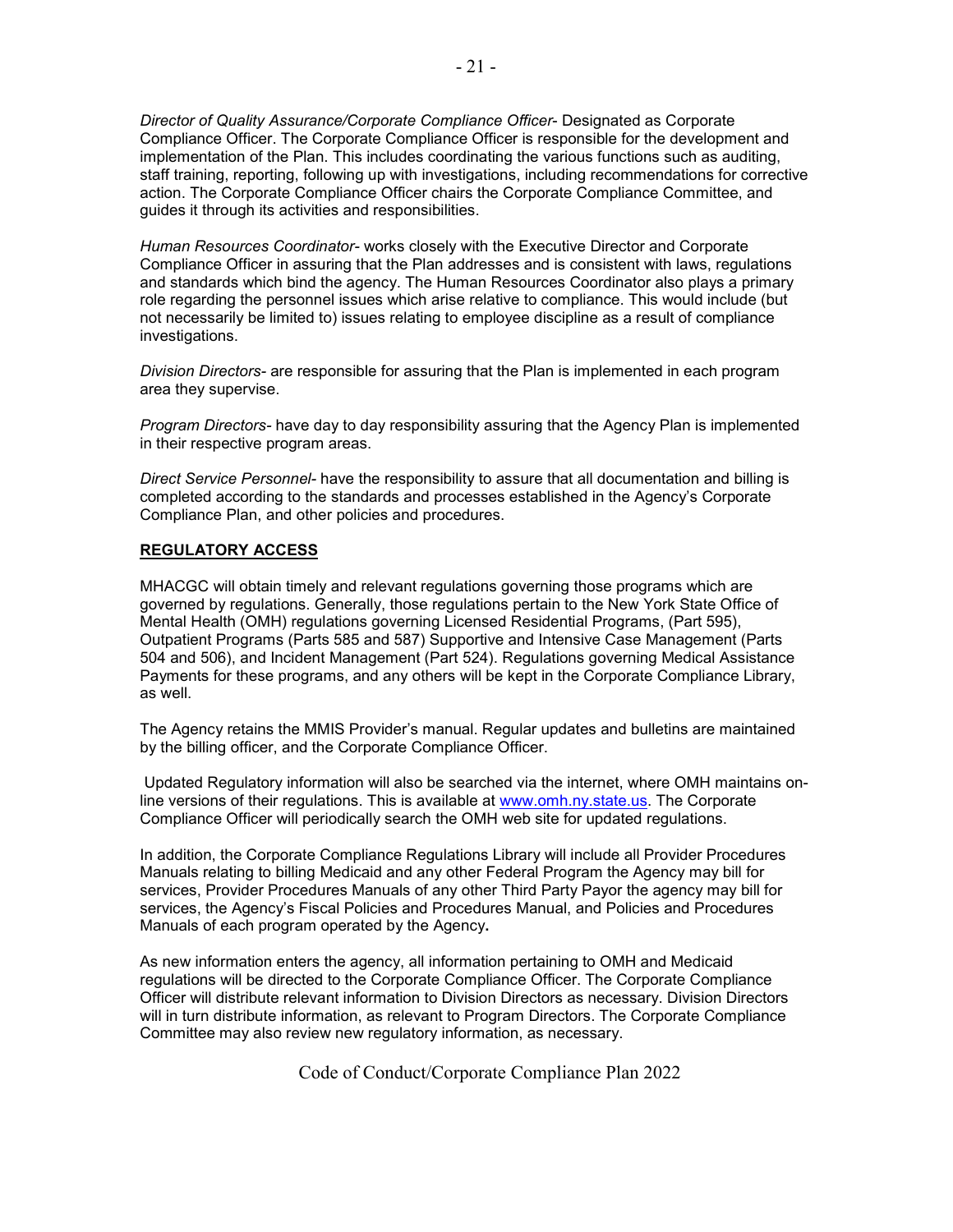Retention of Outdated Versions: Outdated versions of regulations will be maintained as long as there are records available which pertain to those outdated regulations. For example, if the regulations of a certified program changes, but we are required to maintain individual medical records for ten years, regulations which pertain to those records relative to the time frame involved will be kept until no such records exist. The Corporate Compliance Officer will be responsible for storage of outdated regulations.

### **Licensure Rules**

Licensure Rules are governed by OMH Regulations, Medicaid regulations, the New York State Office of Professional Licensing, and standards governed by the specific Profession. MHACGC will monitor licensure rules as governed by OMH and Medicaid Regulations by following the procedures as outlined in the section covering the Regulatory Documents Library. Information from the New York State Education Department, Office of Professional Licensing will be obtained and maintained in the same library.

All Licensed Professionals will be responsible for obtaining and maintaining their licenses, registrations, and certifications, providing documentation of theses licenses, registrations, and certifications, and maintaining the validity of these licenses, registrations and certifications. Copies of most recent licenses, registrations, and certifications will be maintained by the Human Resource Department, in each individual Personnel Folder.

Professional Standards and Codes of Ethics from the various Professional Associations represented by MHACGC staff will be maintained by the Corporate Compliance Officer.

### **Labor and Human Resource Regulations**

The Human Resources Director will maintain a library relating to labor regulations that are relevant to our agency.

The Human Resources Director and the Corporate Compliance Officer will be responsible for maintaining the most current information and updated rules and regulations regarding wage and hour standards. This includes necessary Federal and State Regulations as they pertain to wage and hour standards, as well as other regulations pertinent to the operation of the Human Resources Department.

The Human Resources Director will distribute Federal and State posting requirements to all sites. Human Resources will also be responsible for ensuring that appropriate management personnel are apprised of new information regarding labor laws, as it becomes available.

The Human Resources Director and the Corporate Compliance Officer will also be responsible for ensuring compliance with Federal Occupational Safety and Health Administration (OSHA) regulations. Each work site is responsible for maintaining their own Exposure Control Plan.

Human Resources will also maintain Federal and State Guidelines such as information pertaining to Worker's Compensation, NYS Disability, the Family Medical Leave Act, and other information required of a Human Resources Department. As a member of the Society of Human Resource Managers, (SHRM), the Agency is provided with updates on a regular basis.

As part of the pre-employment or other credentialing process, all candidates will go through the pre-employment/affilliation clearance processes as outlined by the NYS Justice Center and NYS OCFS. These processes are outlined below. Additionally, annually, the Human Resources Director will review through the New York State Education Department Office of Professional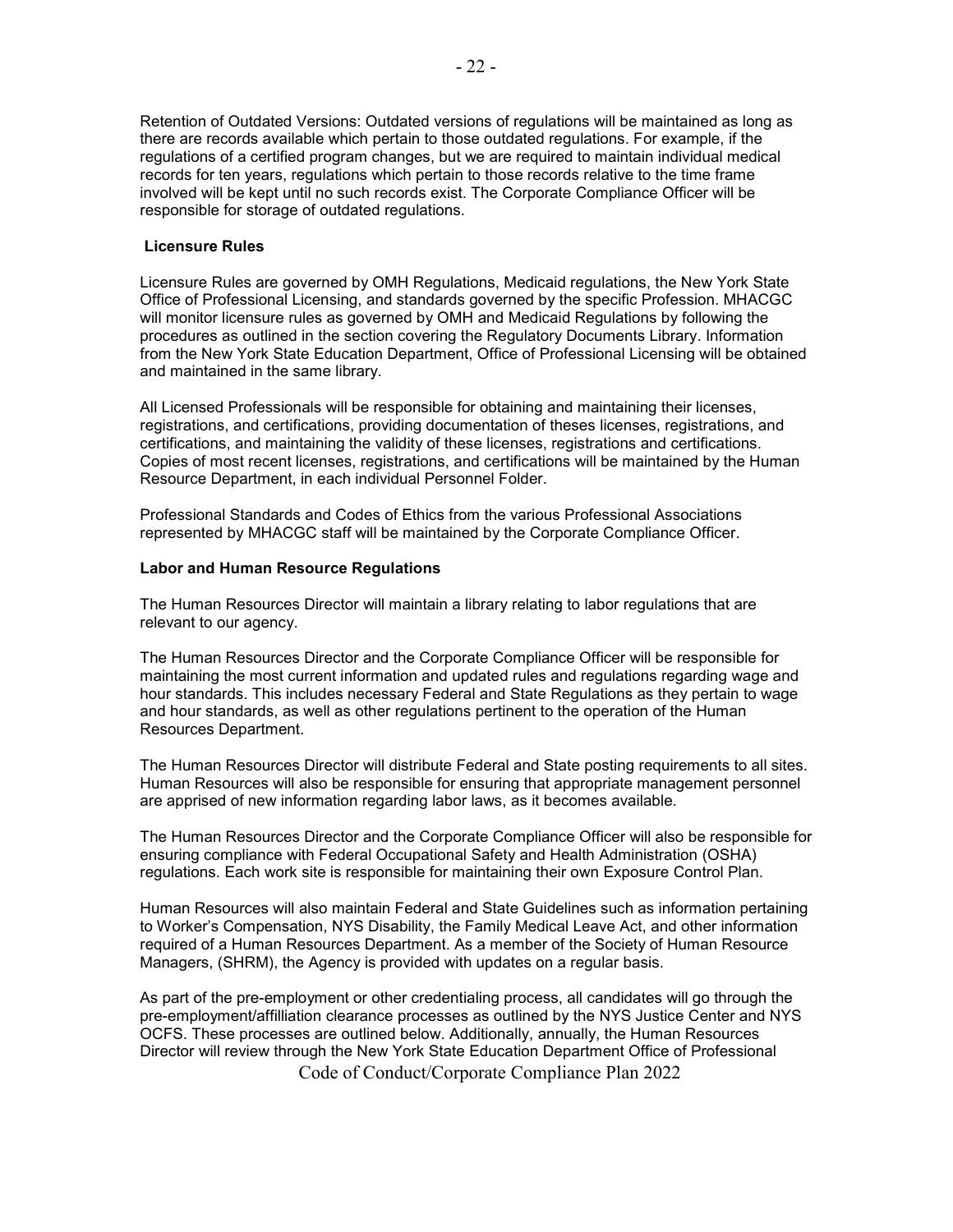Licensing the licensure, registration and certification status of all licensed practitioners to ensure registration of all licenses are updates as per NYS law, and to ensure all licensed practitioners remain eligible to participate in government health care programs, such as Medicaid and Medicare, and are free of disciplinary sanctions. This will be done for employees ad contractors who provide licensed, clinical services.

All employees are presented with a copy of the Personnel Policy and Code of Ethics. The Personnel Policy outlines all employment regulations and standards, as well as the Agency's Code of Conduct/Code of Ethics. All employees are requested to sign an acknowledgement of receipt of the Policy and Code of Conduct/Ethics. The means of reporting any infractions is outlined in the Policy and Code of Ethics.

All new employees are required to attend an orientation session with the Human Resources Director. The Program will include an overview of the Agency and its programs, selected trainings, and a brief discussion regarding the Personnel Policy, and various agency policies and procedures. The Human Resources Director also distributes a copy of the Corporate Compliance Plan and the Agency Code of Conduct/Code of Ethics.

The Continuous Quality Improvement Committee coordinates training events on an annual basis. This training schedule incorporates the various mandatory training events as well as training events that are pertinent (although not necessarily mandatory) to the various programs.

### NYS Justice Center

The Justice Center maintains a Vulnerable Persons Central Register (VPCR) that includes a Staff Exclusion List (SEL) containing the names of individuals who have committed serious acts of abuse and neglect and are deemed ineligible to work in a position involving regular and substantial contact with a service recipient. Providers must request the Justice Center conduct a check of the SEL before determining whether to hire or other allow "any person" to have regular and substantial contact with the service recipient. "Any person" can include an employee, administrator, consultant, intern, volunteer or contractor.

All positions that provide unsupervised services to clients of MHACG require that the job offer is contingent on results of:

- Staff Exclusion List (SEL) check
- Criminal Background Check (CBC)
- Statewide Central Register of Child Abuse and Maltreatment (SCR) check

Upon hire, each applicant will be required to sign the Justice Center Code of Conduct and then annually. The Code of Conduct is not intended to provide a detailed list of what to do in every aspect of work. It represents a framework that will help custodians determine how to help people with special needs live self-directed, meaningful lives in their communities, free from abuse and neglect, and protected from harm.

In addition, any custodian and/or Human Service Professional are also Mandated Reporters. Mandated Reporters are legally required to report Abuse, Neglect and Significant Incidents involving vulnerable persons to the Vulnerable Persons' Central Register (VPCR). Each employee who are a custodian or Human Service Professional will sign a form attesting they received the NYS Justice Center Notice to Mandated Reporters.

### Affirmative Action Plan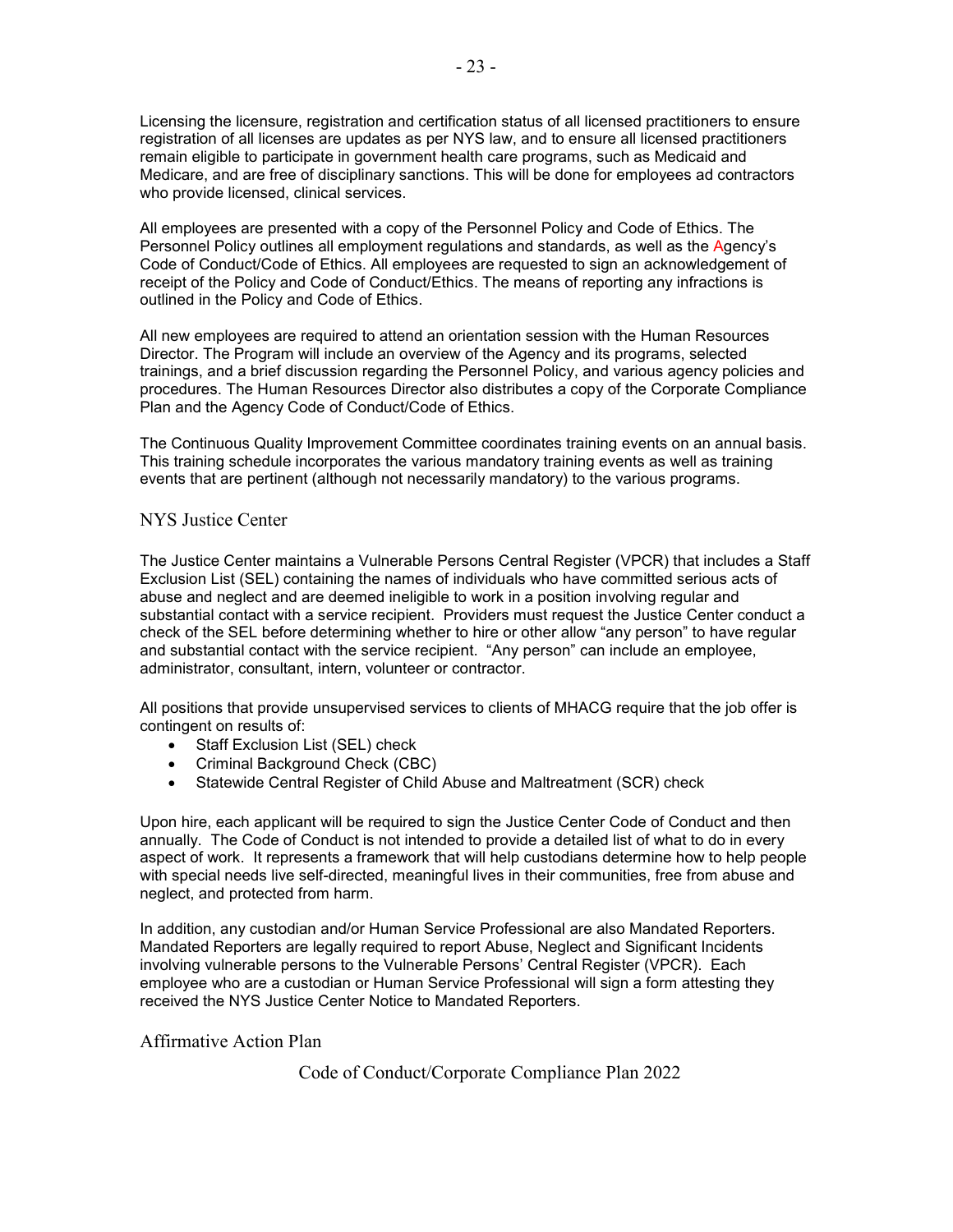MHACGC is committed to the concept and practice of equal employment opportunity (EEO) and affirmative action in all aspects of employment. The management of the Company has prepared a written Affirmative Action Plan (AAP) in accordance with its obligations arising under applicable regulations, rules, Executive Orders and statutes.

It is MHACGC's policy to provide equal employment opportunities to all employees and applicants for employment without regard to race, sex, color, creed, religion, national origin, age, disability, marital status or sexual orientation in accordance with all applicable laws, directives and regulations of federal, state and city entities. This policy applies to all the terms and conditions of employment including, but not limited to hiring, placement, promotion, termination, layoff, recall, transfer, leave of absence, compensation and training. Advancement to positions of greater responsibility is based on an individual's abilities and demonstrated performance.

MHACGC is committed to Equal Employment Opportunity and as part of our Affirmative Action Plan we shall:

- (a) Recruit, hire, upgrade, train and promote in all job classifications, without regard to race, sex, color, creed, religion, age, national origin, disability, marital status or sexual orientation in accordance with all applicable laws, directives and regulations of federal, state and city entities;
- (b) Base employment decisions on the principles of Equal Employment Opportunity, and with the intent to further MHACG's Affirmative Action commitment;
- (c) Ensure that all terms and conditions of employment such as compensation, benefits, layoff, return from layoff, MHACG-sponsored training, educational tuition assistance, social and recreation programs, shall be administered without regard to race, sex, color, creed, religion, age, national origin, disability, marital status or sexual orientation in accordance with all applicable laws, directives and regulations federal, state and city authorities;
- (d) Ensure that promotion decisions will be made in accordance with the principles of Equal Employment Opportunity and Affirmative Action by imposing only valid requirements for promotional opportunities;
- (e) Take action to prevent harassment including sexual harassment or intimidation of all employees, particularly those encompassed by MHACG's affirmative action efforts.
- 3. MHACGC will vigorously pursue opportunities to recruit and develop job candidates who have the desire and potential for becoming qualified employees through our Affirmative Action Program.
- 4. Christina Abbott has been assigned responsibility for the implementation and administration of the Affirmative Action Program. She also has been designated to develop and administer the Affirmative Action Program and ensure that the intent and practice of this policy is carried out.

# **CONTRACTING**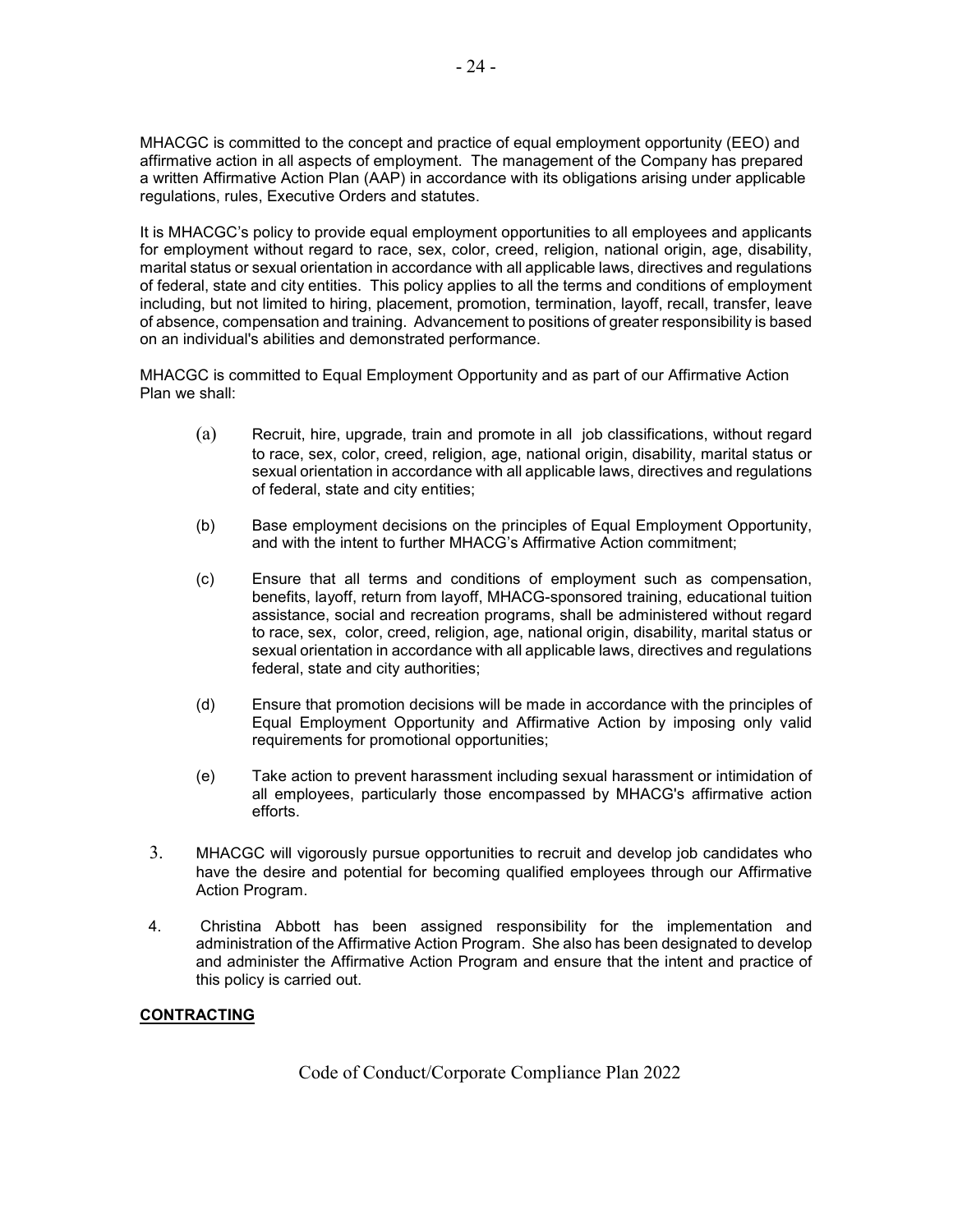MHACGC will enter into contracts in accordance with its Mission Statement and Purpose under its Articles of Incorporation.

Contracts will be renegotiated, renewed, and/or terminated under the terms of each specific contract. Each contract will define parameters regarding renegotiation, renewal and termination.

Requests for Proposals will be responded to according to the following logic: MHACGC will respond to Requests for Proposals for programs and/or services which meet the Agency's mission statement and Purpose under its Articles of Incorporation.

Staff involved in a contracted program or service will receive training and briefings as to their responsibilities under each contract. Staff will be retrained as appropriate.

A review of each contract will be conducted to ensure regulatory compliance.

Contracts are reviewed by executive staff and senior program staff. These reviews are conducted to review the following:

Excessive compensation is not paid, or provided for services performed;

That there are no direct or indirect payments made for referrals;

Fee splitting does not occur;

Free or discounted services are not provided to professionals, independent contractors, employees, board members, agents or referral sources;

Private club fees, gifts or payments for other personal expenses are prohibited;

Travel payments are made in accordance with the Agency's personnel policies; and

Extraordinary employee benefits or benefit payments are not made.

All Board members and staff must disclose any ownership, investment or compensation relationship or interest they may have with any entity or person doing business with or negotiating to do business with MHACGC. A fiscal schedule reports all payments made within these arrangements. MHACGC will take all steps to avoid engaging in business arrangements in which any board member or staff member has an ownership, investment or compensation relationship or interest.

The Fiscal Director will maintain all documents relating to contracts entered into by the Agency. The Fiscal Director will obtain and maintain original copies of contracts, all revisions, amendments and updates, and will retain outdated versions as per agency policy and in accordance with General Accounting Principles. These documents will be located within the Fiscal Department, as designated by the Fiscal Director.

Annual Audits are conducted by our outside Auditing Firm which includes auditing contracts, as well as other required documents. Audit of these documents include audits for regulatory compliance.

Audit results are reviewed by the Management Team, including the Director of Quality Assurance/Corporate Compliance Officer.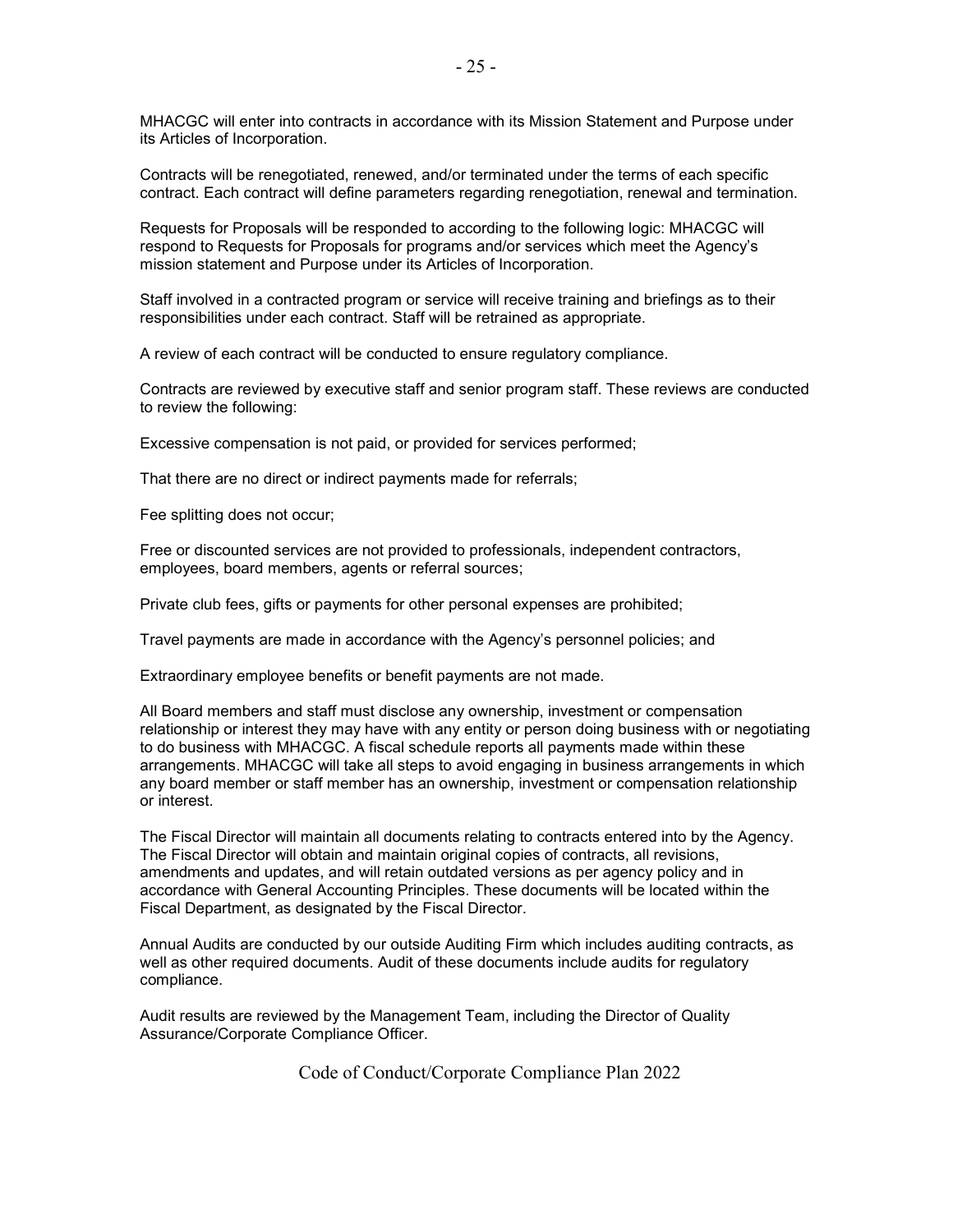Monitoring of contract negotiations and the dissemination of contractual requirements within the Agency are performed by management and senior program staff, in accordance with time frames pursuant to each individual contract.

# **BILLING AND CODING**

Billing occurs according to procedures developed by the particular payor sources. Procedure Manuals are maintained by the Billing Department. Medicaid billing occurs according to the procedures outlined in the Medicaid Procedure Manual. The Medicaid Manual includes federal and state regulatory requirements. Other billing procedures will be incorporated in the finance procedure manual that is maintained by the Fiscal Director.

Fiscal staff are oriented to billing and coding procedures upon hire. Retraining occurs as necessary. Clinical staff are oriented and retrained as to their clinical medical records duties as per the Policies and Procedures manuals of each respective program.

Timing and process of determining enrollment, eligibility and benefits is determined by the Policies and Procedures delineated in the relevant payor manual.

Billing for services in the Medicaid program occurs according to the receipt of authorizations and reauthorization for services. Initial authorization for services are obtained prior to services being rendered. Obtaining these authorizations is the responsibility of Program Directors in Supervised Community Residences, and program staff in the Apartment Program. Reauthorizations are obtained in accordance with Medicaid rules and OMH Regulations in each of these programs. Authorizations for services provided by Supervised Community Residences are obtained by a Psychiatrist, and are reauthorized every six months. For the Apartment Program, authorizations are also obtained by a Psychiatrist and reauthorizations are obtained every year. Obtaining these reauthorizations is the responsibility of the same staff.

In our PROS Programs, the signature of the Licensed Practitioner of the Healing Arts on the Screening/Admission Form, acts as authorization for services. The signature of the Psychiatrist on Individual Recovery Plans which contain Clinic Treatment services also authorizes said clinic treatment services.

The Medicaid Provider Manual clearly states rules pertaining to concurrent multiple services for the same or different providers, either ongoing or on day of transfer. MHACGC follows all applicable billing practices relating to billing for different services on the same day.

The coding system for charges is also predetermined by Medicaid. MHACGC uses the DSM V and ICD-10 diagnostic codes.

Medicaid rules determine which services can be provided by staff according to credentials and licensure. MHACGC follows these guidelines and bills for services accordingly.

The finance procedure manual will have procedures for monthly spend downs. There will never be financial incentives to patients who receive our services.

Participants are not refused service due to inability to pay. Medicaid rules, and OMH regulations prohibit such a practice. Participants of other services are not refused service due to inability to pay so long as the program is able to maintain fiscal viability. The Agency has a sliding fee scale available for those who are not eligible for Medicaid, or other insurance. The individual's face sheet shows the benefits he/she receives and is used to determine their fee when using the sliding fee scale. Financial assistance is uniformly enforced.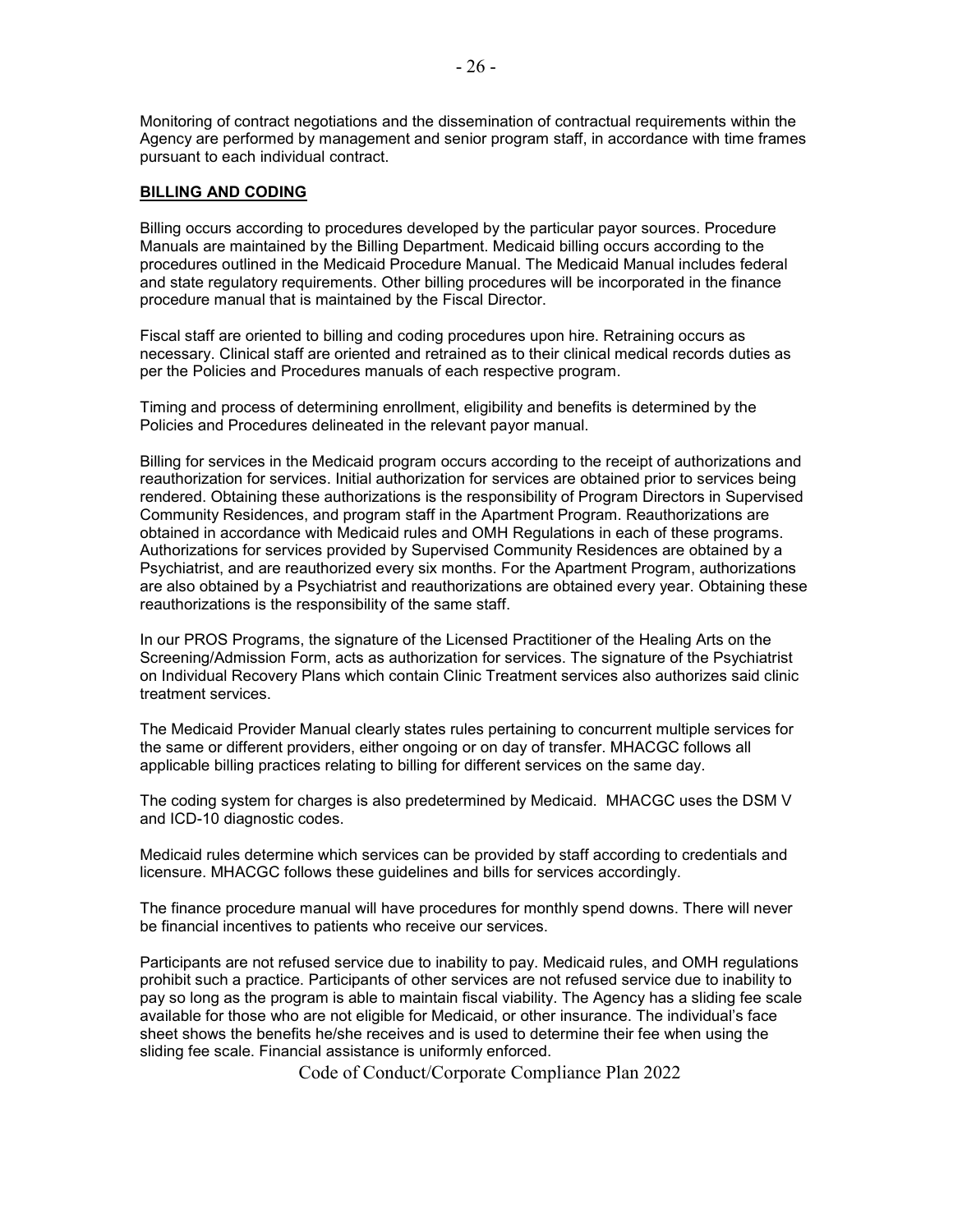All consumers in certified programs receive an explanation of benefits which relate to the Agency's programs in which they are enrolled. Policies governing the dissemination of these explanations of benefits are detailed in each certified program's Policies and Procedures Manuals. These notifications are done in accordance with OMH Rules and Regulations, where applicable.

Procedures for processing all denied and pended claims are delineated in the Agency's Finance Procedure Manual. This includes review of charges, verification of documentation, correction protocols, and appeals process.

Procedures for identifying and refunding overpayments are delineated in the Agency's Finance Procedure Manual. This includes the audit procedures utilized to verify the agency's billing for services rendered.

# BUSINESS OPERATIONS RECORD SAFEKEEPING

As an agency operating several licensed Mental Health Programs, and operating within current practice standards and guidelines, MHACGC maintains policies and procedures governing a broad array of practice areas. MHACGC maintains policies and procedures governing Confidentiality and Releasing of Information, Consumer Access to Records, Storage and Retention of Records, Charting Procedures, Responding to Subpoenas, Handling Records Under Audit, Grievance Procedures, General Rules of Conduct, Protocols for Reporting Suspected Criminal Activity, and Reporting of Child Abuse and Neglect, among others. These areas are covered in either Program Policies and Procedure Manuals, the Agency Personnel Manual, the Agency's HIPAA Privacy Regulation Policies and Procedures Manual, or the Agency Code of Conduct/Code of Ethics.

### MEDICAID EXCLUSIONS

The Corporate Compliance Officer and Human Resources Director check employees and vendors against lists maintained by the NYS Office of the Medicaid Inspector General, (OMIG) and Federal Office of the Inspector General (OIG) for individuals who have been excluded from the Medicaid Program. Since May 1, 2011 this has been done via EPStaffcheck, an electronic system operated by YOST Engineering. Each month the Corporate Compliance Officer and Human Resources Director receive a list generated by EPStaffcheck, which is reviewed and updated according to procedures developed by Yost Engineering. These searches are against several federal lists, and include staff, sub-contractors, consultants, and various vendors.

MHACGC will terminate employees or its relationship with agents, who are excluded from participation in federal health care programs. MHACGC shall remove from direct responsibility or involvement in any federally or state funded health care programs any employees or agents with pending criminal charges relating to health care or who have been proposed for exclusion from participation in federally of state funded health care programs.

# POLICY OF NON-INTIMIDATION AND NON-RETALIATION

MHACGC has a policy of non-intimidation and non-retaliation against individuals for good faith participation in the Compliance Program. The policy protects individuals involved in good faith in reporting potential issues, investigating issues, self-evaluations, audits, remedial actions and reporting to appropriate officials as provided in New York State Labor Law §§740 and 741 and other relevant laws and regulations. These "whistleblower" provisions protect individuals under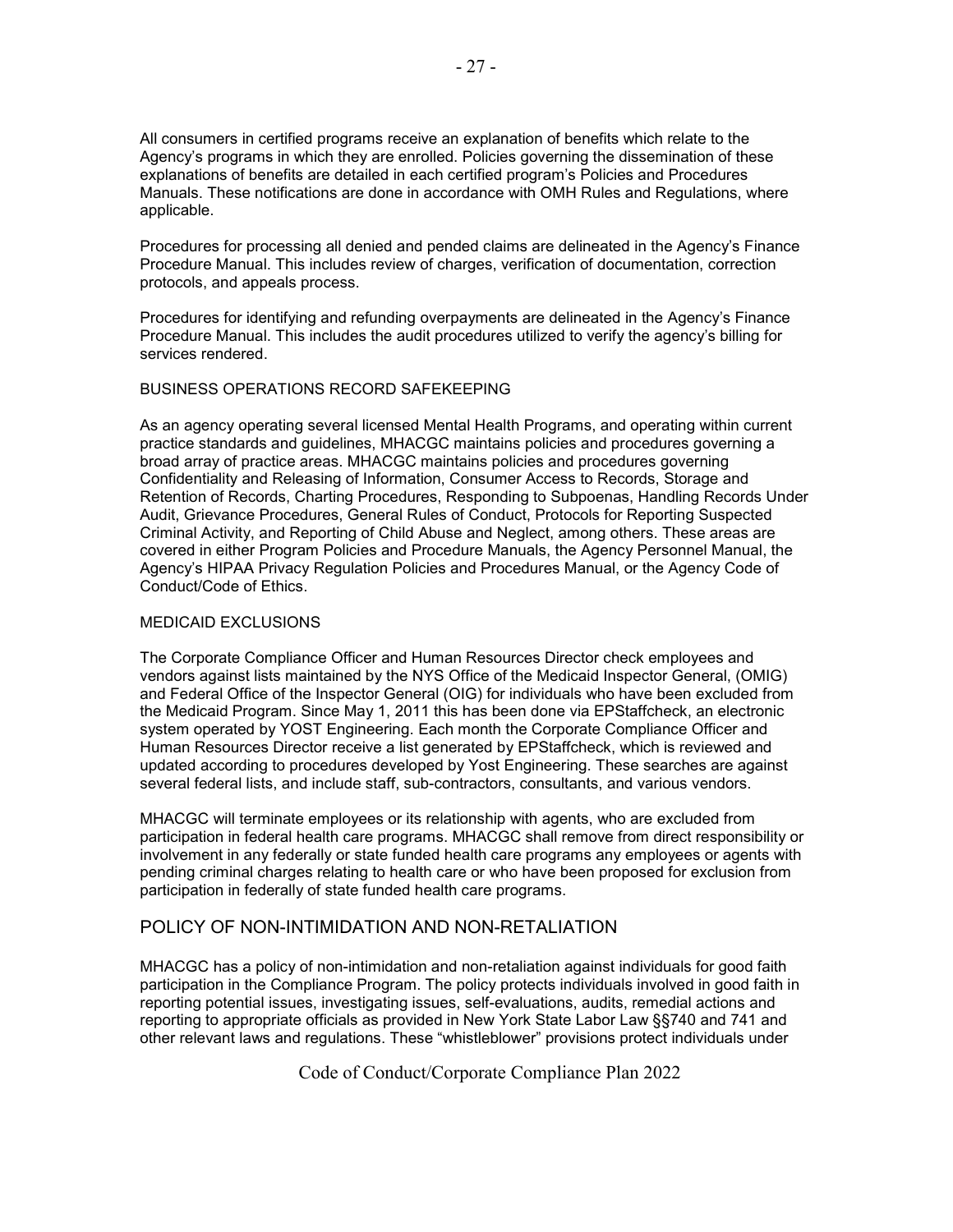certain circumstances. The MHACG policy against retaliation or intimidation is designed to encourage individuals to come forward with any concerns regarding compliance and to cooperate fully in any investigation. This policy protects all individuals participating in good faith in any compliance activity.

Allegations of intimidation or retaliation against individuals who raise compliance issues should be reported directly to the Compliance Officer as soon as possible. Any such allegations will be promptly investigated impartially and objectively. The Compliance Officer oversees such investigations. MHACGC will promptly re-employ any individual it finds was terminated as a result of unlawful retaliation.

The Director of Human Resources and the employee's Division Director must approve terminations before they are effectuated, and these agency officials will be told of any participation in the Compliance Program by the individual prior to any termination decision being made. To ensure that retaliation is not taken after the individual's participation in the Compliance Program, performance evaluations of individuals participating in the Compliance Program are reviewed by Human Resources for two years subsequent to an individual's participation in Compliance Program activities.

The Board of Directors will be advised of the frequency and types of alleged retaliation or intimidation claims.

This policy allows MHACGC to terminate contracts and affiliations as a result of retaliation or intimidation against individuals who participate in the Compliance Plan to the extent permitted by law.